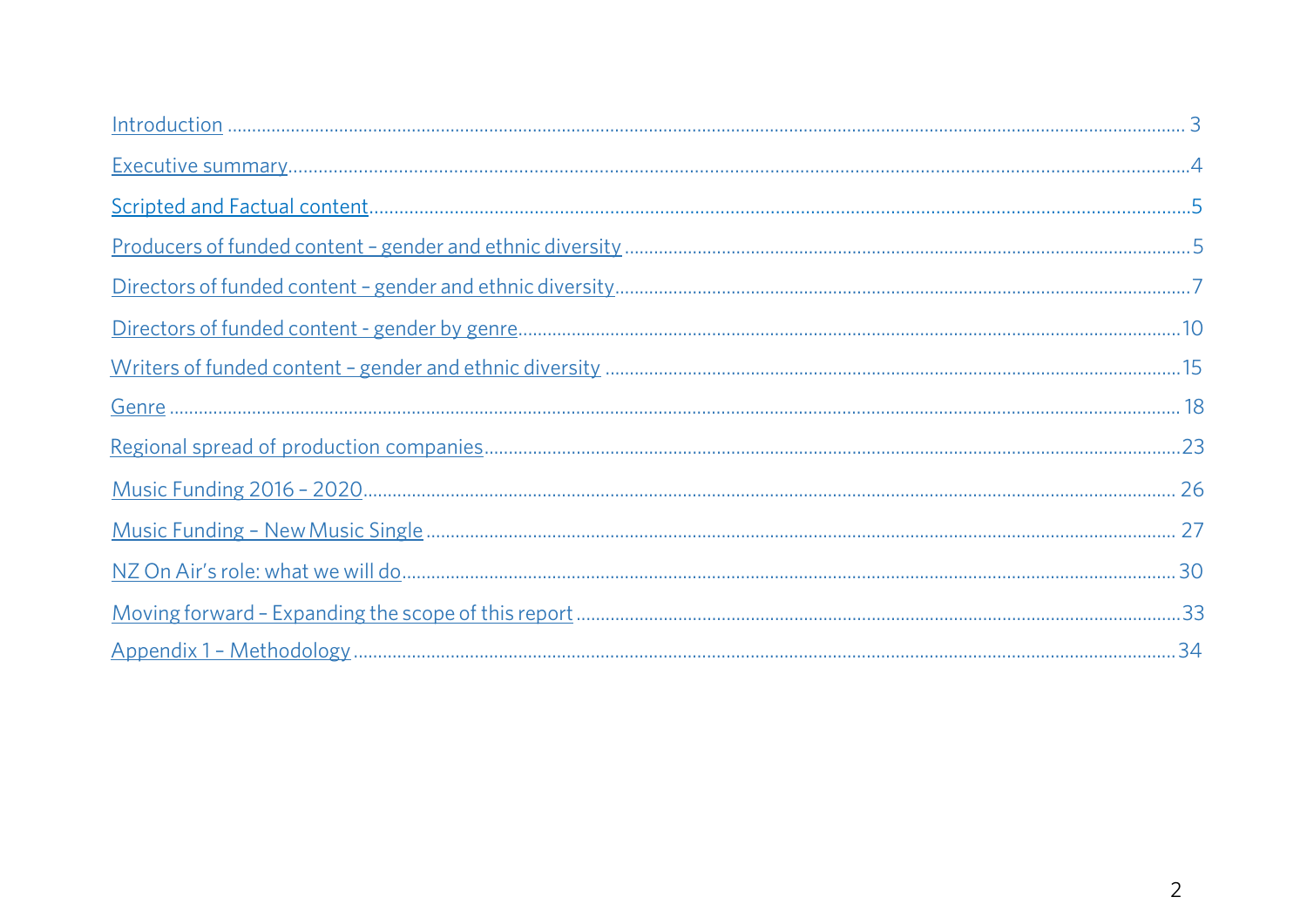#### <span id="page-2-0"></span>Introduction

For the past five years NZ On Air has published a Diversity Report as both a response to, and a contribution towards, discussions about gender, ethnicity and regional production representation in the local screen sector. NZ On Air, as a key funder of local content, is in a unique position to report industry trends.

This report monitors gender and ethnic diversity among key personnel of NZ On Air-funded projects, as well as regional spread of production companies. While our funded content comprises a small amount of total local output, we do not expect the trends in commercially funded content to be significantly different.

We have now gathered five years (March to March) of comparable Scripted and Factual data which allows us to assess emerging trends and notable data shifts.

This report also monitors the gender balance among applicants and recipients of NZ On Air music funding over a fouryear period for New Music Single and New Music Project funding.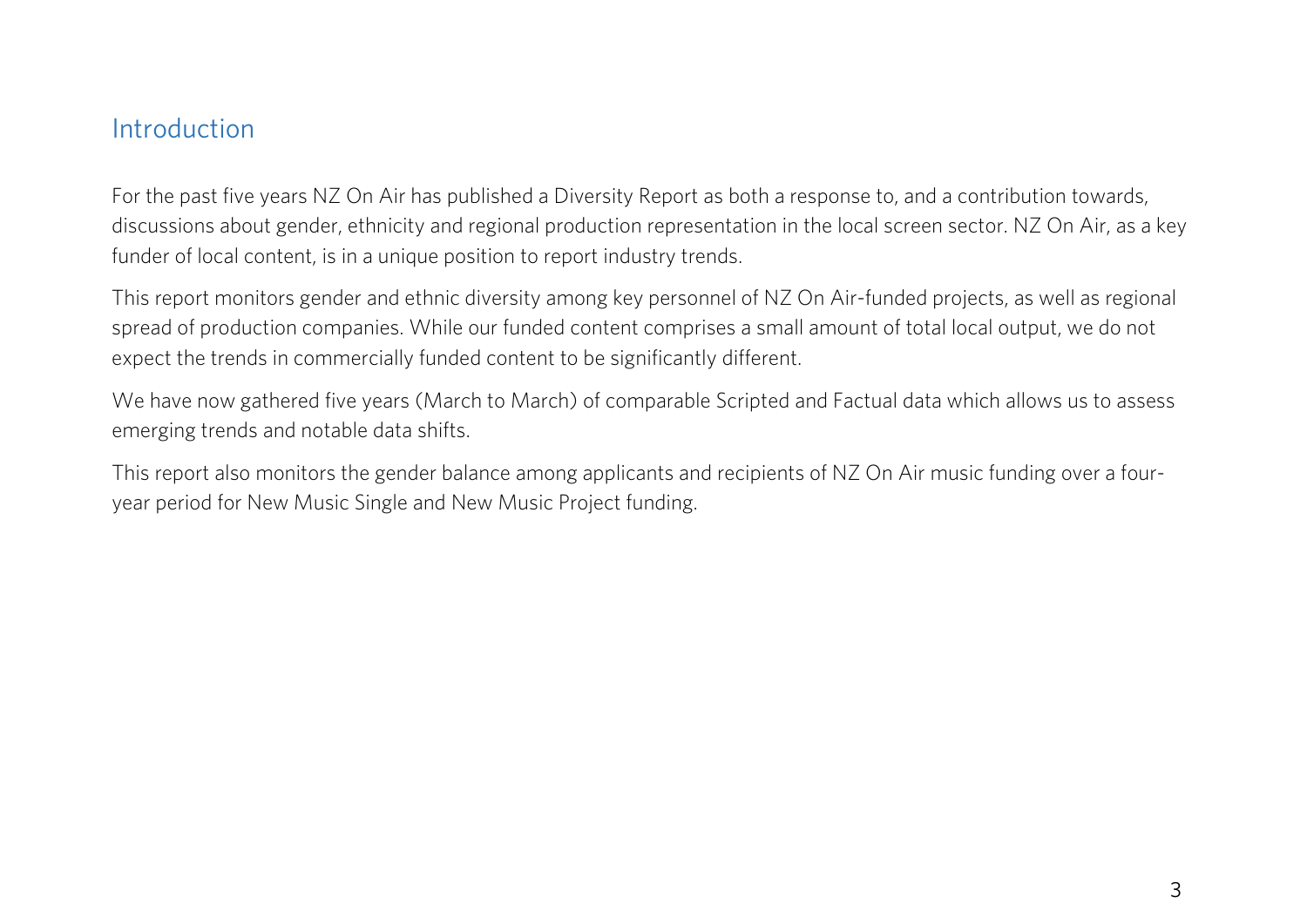#### <span id="page-3-0"></span>Executive summary

This fifth Diversity Report includes survey responses from 164 Scripted and Factual projects funded between 2019 and 2020 that were fully delivered by March 2020, and not included in last year's report. Now that we have five consecutive years of data, we can report on consistent trends in several areas of the NZ On Air funded production sectors.

The key findings are:

- Women continue to be well represented among producers and writers, making up 58% of producers surveyed and 49% of writers this year but the gender imbalance among directors continues – with 41.9% of directors identifying as female in the latest survey, compared to 57.4% male.
- In 2020, 23.5% of producers identified as Māori, an increase on the previous year.
- Male directors have outnumbered women in the genres of drama, documentary and children's programming across the previous three years of this report and in this year's report male directors make up 63% of drama directors and 65% of directors of children's content. Women number 55% of documentary directors.
- There is a consistent under-representation of Asian creatives in all three roles surveyed: producer, director and writer/researcher.
- Auckland still dominates as the centre of production and remains the most ethnically diverse of the main centres.
- The number of female music artists funded, whilst in line with the percentage that applied, continues to be significantly lower than male artists. In most music funding rounds women make up 20-30% of funding applicants.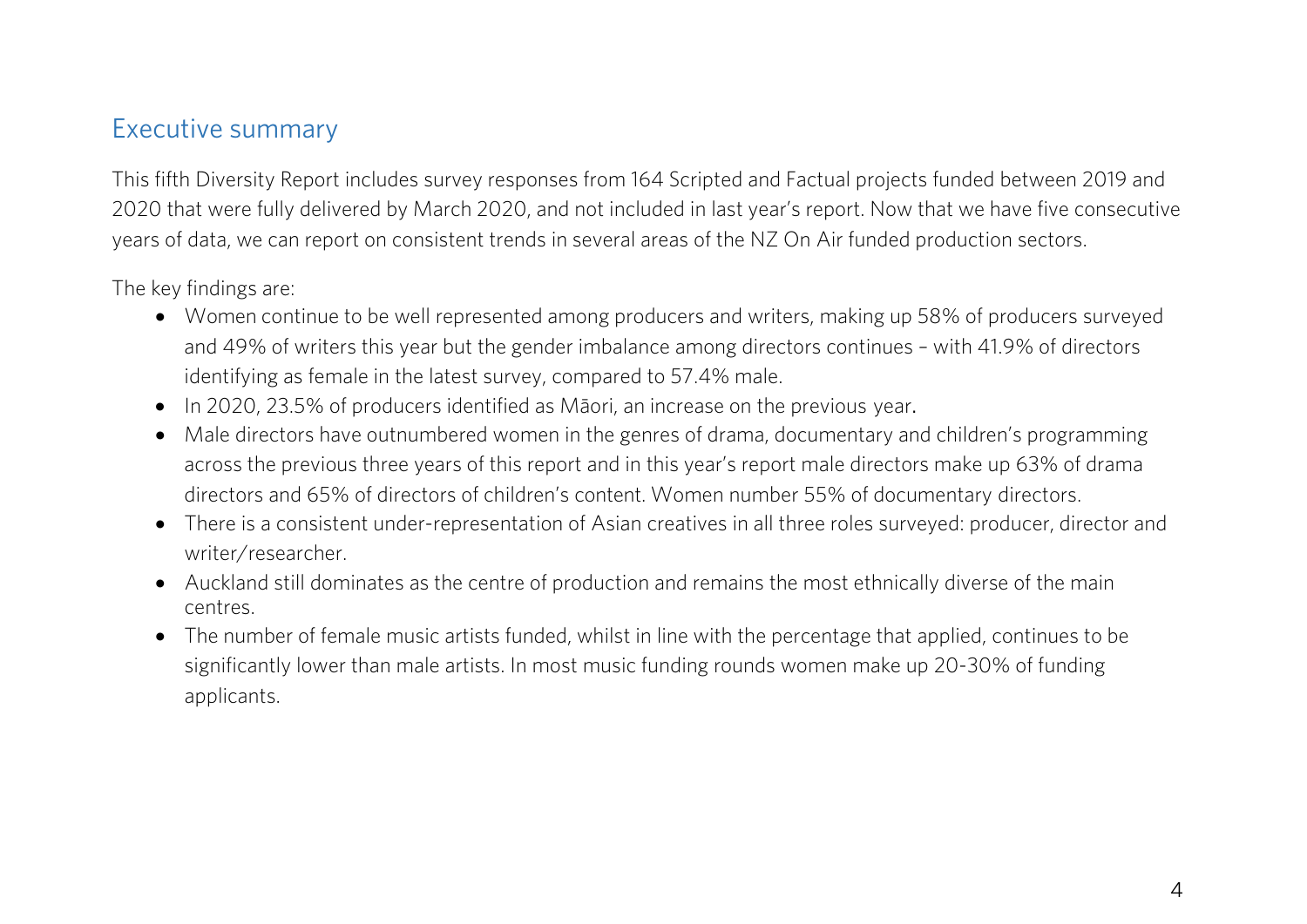### <span id="page-4-0"></span>Scripted and Factual Content

#### Producers of funded content – gender and ethnic diversity

164 projects were surveyed this year, which included 205 individual producers performing 302 producer roles.

- For the fifth year in a row female producers outnumbered male producers of funded content. 58% of producing roles were filled by women, 41% by men and 0.3% by producers identifying as gender diverse. According to the 2018 Population Indicators provided by Statistics NZ, 51% of the New Zealand population is female and 49% is male.
- This gender split between producers has remained stable over the five years of this report.
- The proportion of producers identifying as Pākehā or another European ethnicity is 78%, 4 points lower than last year and getting closer to the 2018 Census (where 70.2% of New Zealand's population identified with one or more European ethnicity).
- 0.3% of producer roles were filled by individuals identifying as Middle Eastern, Latin American or African (MELAA). In previous reports 1% to 2% of producers have identified as MELAA, a level more in line with the general population statistic of 1.5%.
- Producers identifying as Asian dropped from 6% in 2017 to 3% in 2018 but increased slightly to 4% in 2019. In 2020 this number is 5%. This is still low when compared to the 15.1% of New Zealanders who identify as one or more Asian ethnicities according to the 2018 Census information.
- In 2020, 23.5% of producers identified as Māori, an increase on the previous year. The most recent census figures show 16.5% of New Zealanders identify as Māori. Pacific Peoples made up 9% of surveyed producers, in line with the overall New Zealand population figure of 8.1%.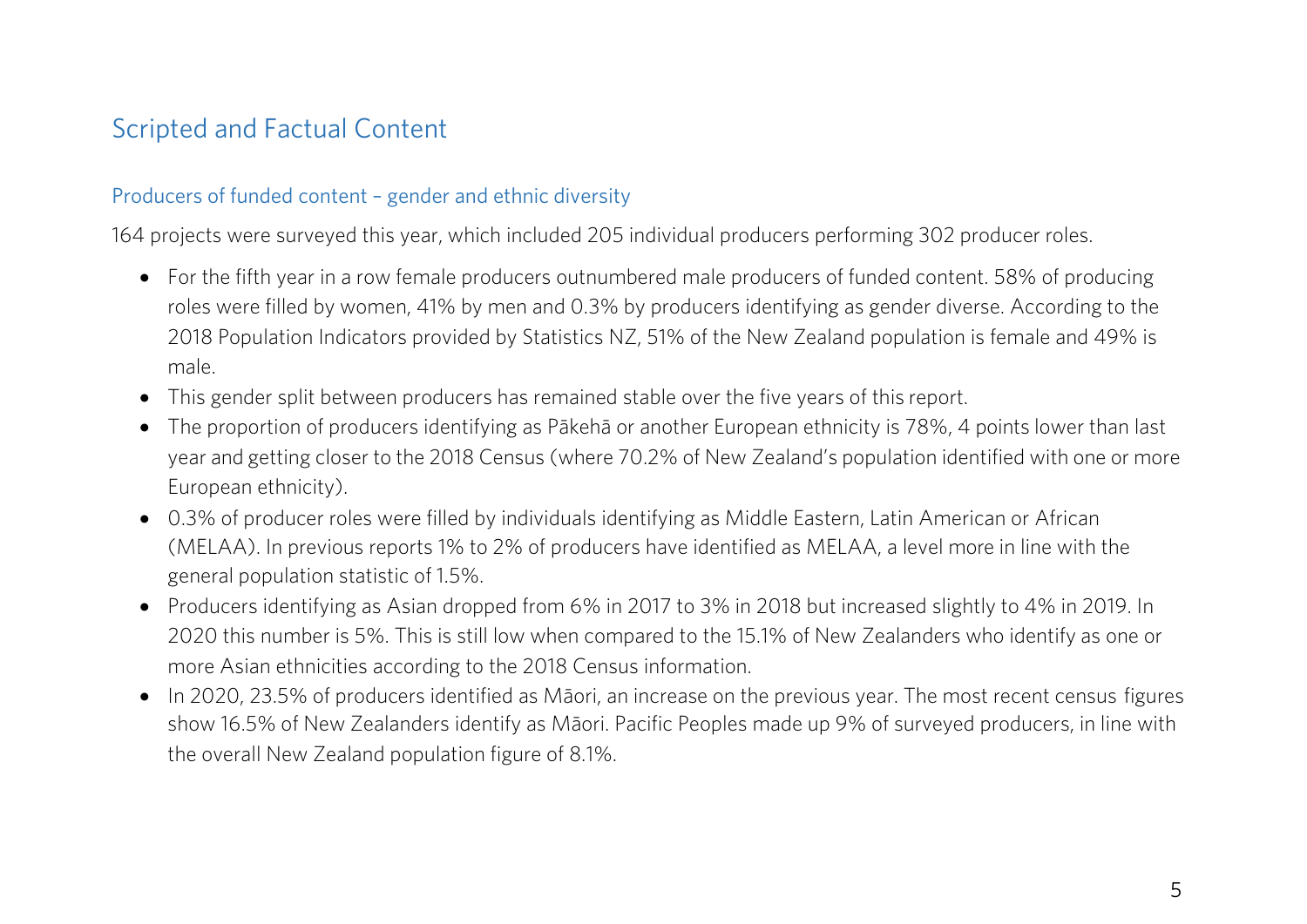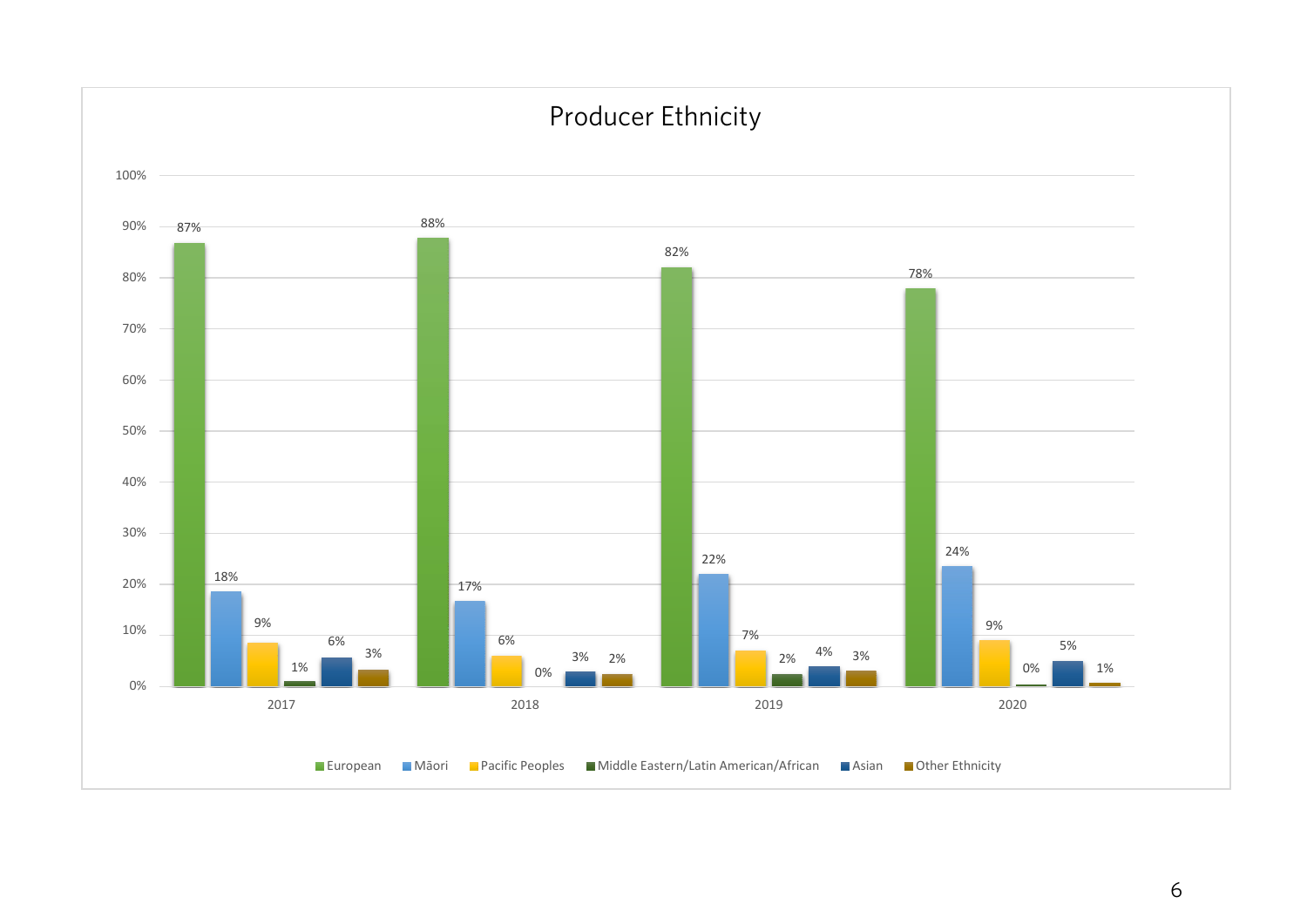#### <span id="page-6-0"></span>Directors of funded content – gender and ethnic diversity

This year's survey includes 211 unique directors performing 309 director roles.

- Of the three key creative roles surveyed over the first three years of this report, the director role has consistently shown the largest disparity between men and women. In 2016 and 2017 roughly two thirds of the director roles of content funded by NZ On Air were filled by men. This started to even out in 2018, with 44% of directors identifying as women though it was identified that a single project skewed this figure. In 2019 there were several projects that contributed to the closing of this gap to 47% female and 53% male. This year the numbers are slightly further apart with 41.2% of director roles being performed by women. The gender split between directors of different genre is notable and discussed in more detail below.
- 0.7% of directors identified as gender diverse in 2020.
- The proportion of directors identifying as Pākehā or another European ethnicity was 70%, roughly the same as last year and a level close to general population statistics. This year 19% of directors of funded content identified as Māori and 17% of directors identified as one or more Pacific ethnicity.
- The proportion of Asian directors increased from 4% to 5% this year, still notably lower than the 15.1% of the New Zealand population that identifies with one or more Asian ethnicity. 1% of directors identified as Middle Eastern, Latin American or African (MELAA).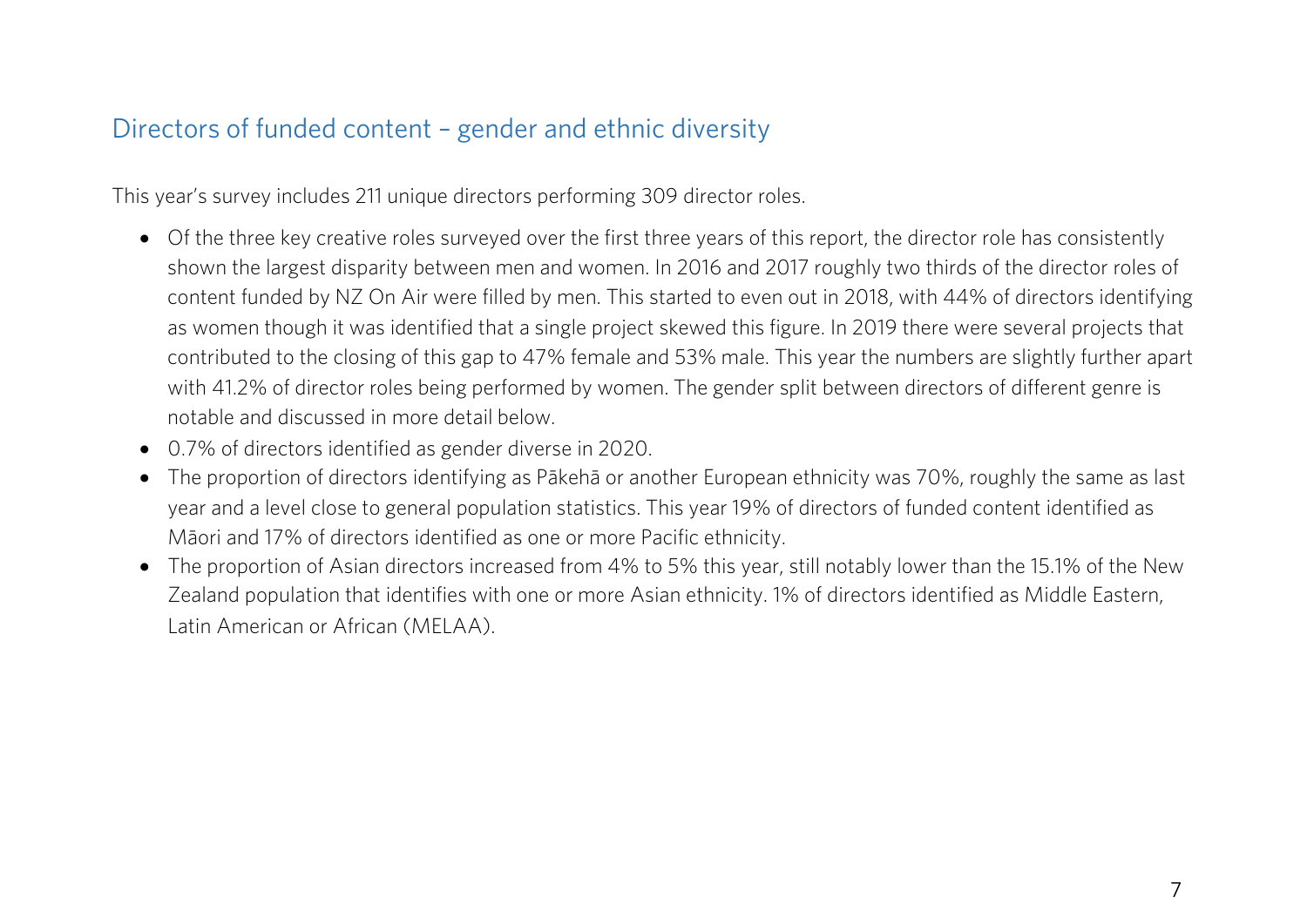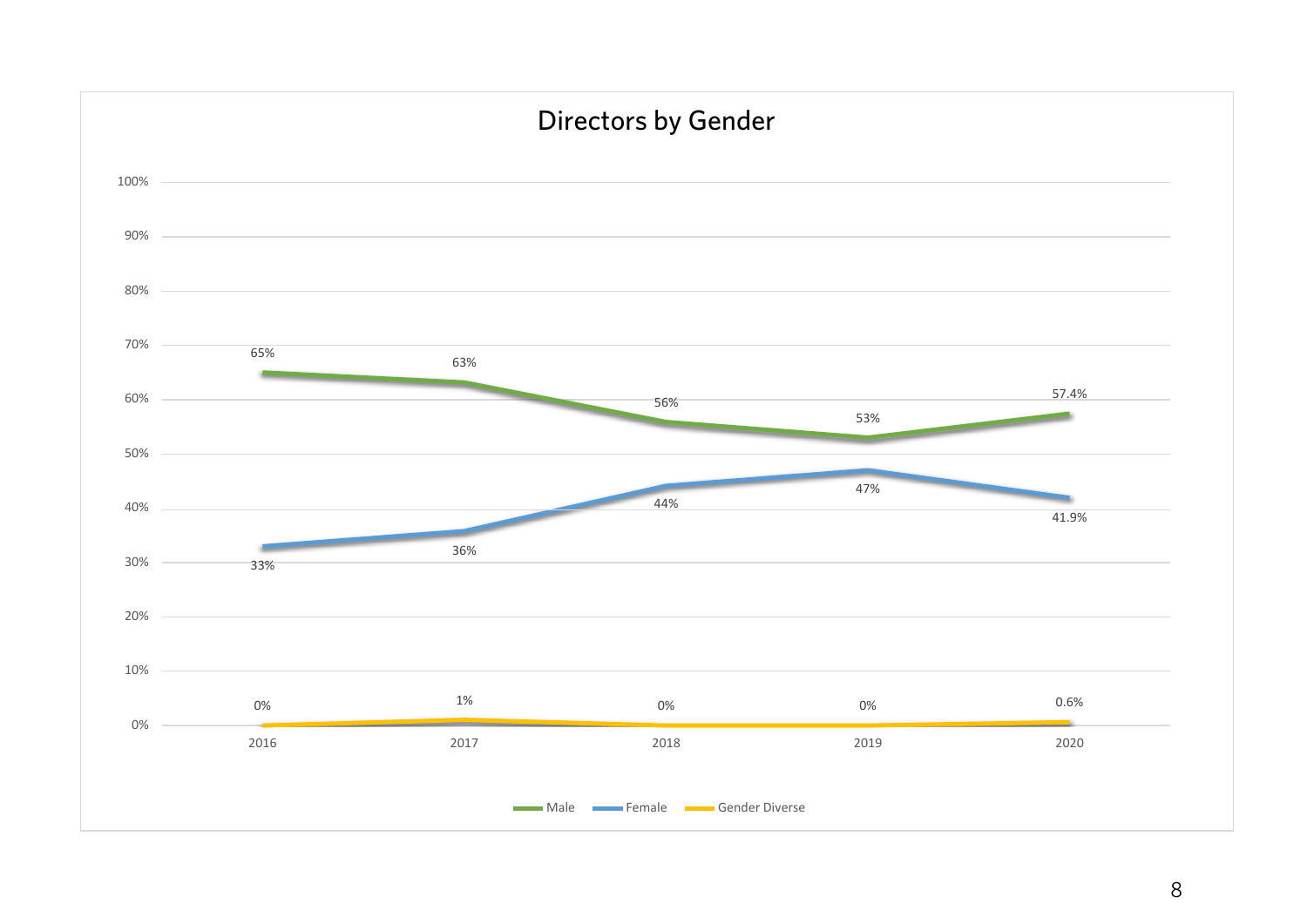

#### 9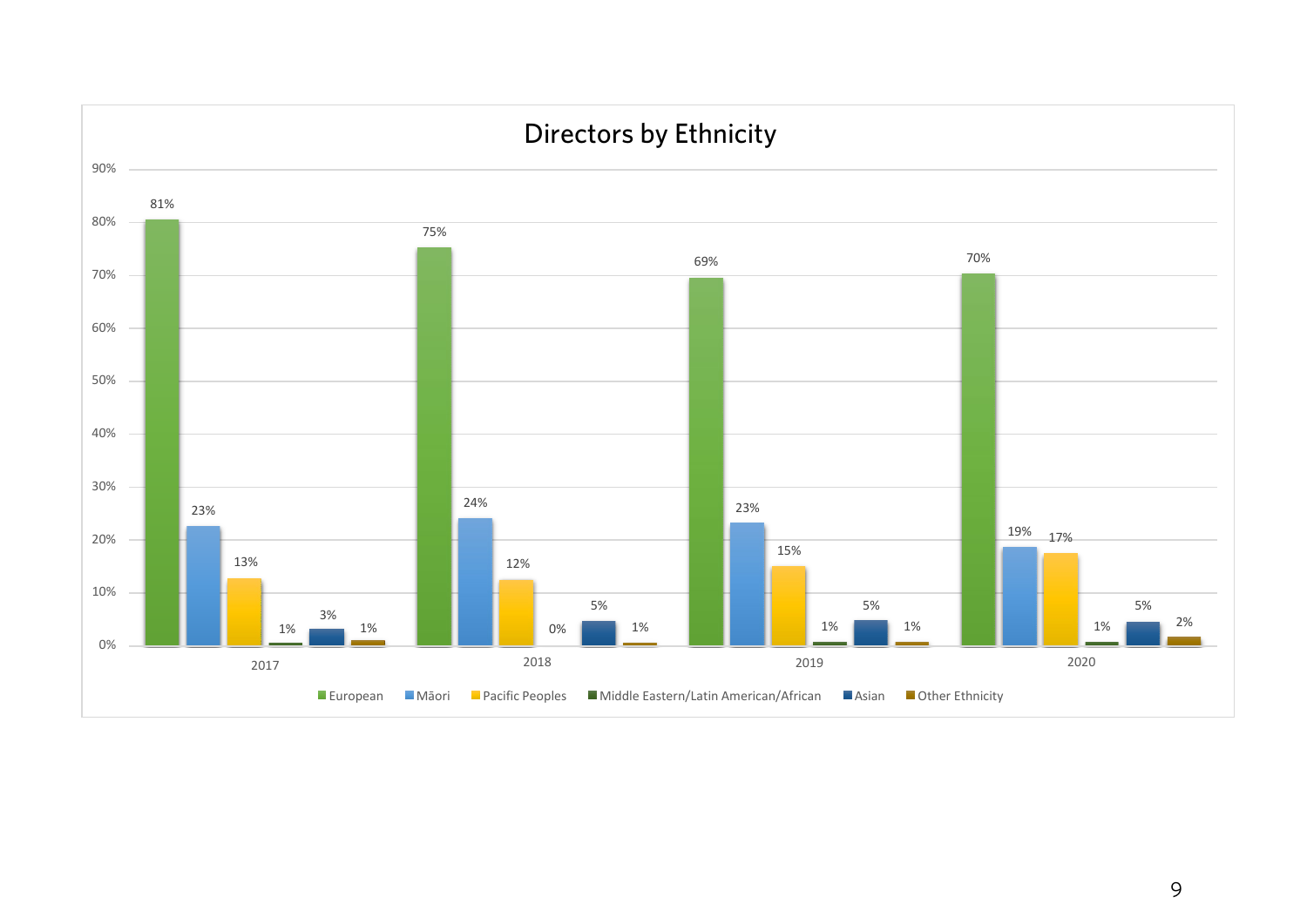#### <span id="page-9-0"></span>Directors of funded content – gender by genre

The historic underrepresentation of female directors, observed both in previous years of this report and wider industry research, means a closer look at this data has been necessary and will continue to need to be closely examined despite the gradual equalisation shown in the 2019 report.

- Over the 2016 to 2017 period there was a clearly observable trend of underrepresentation of women directors in scripted productions, particularly drama and comedy. Women accounted for only 11% of drama directors in 2016, and 20% in 2017.
- In the 2018 report, women made up a higher proportion of drama directors at 34%. However, that year's data included the eight female directors of the feature film *Waru*. The film's collaborative directorial structure is unlike other scripted projects included in previous years of this report. If those eight women were instead counted as one, 22% of drama directors were women in 2018.
- To allow clarity on the actual figures, the Diversity database now includes the ability to look at the gender diversity minus a specific project that may skew the data in a similar way. That said, the figures for genders diversity for directors of drama are much more even this year.
- In 2019 Drama including Comedy there were 77 projects and the split was 52% male directors, 48% female directors. Out of the 27 Children's projects funded, 52% were directed by males, 48% by females. The split on Documentary projects was 55% female directors and 45% male.
- In this 2020 report, the gender divide for drama directors has increased with 63% male, 35% female and 2% gender diverse. The split for directors of children's content increased to 64% male and 36% female. Documentary remains the stronger area for women with 55% female, 43% male and 1% gender diverse amongdirectors.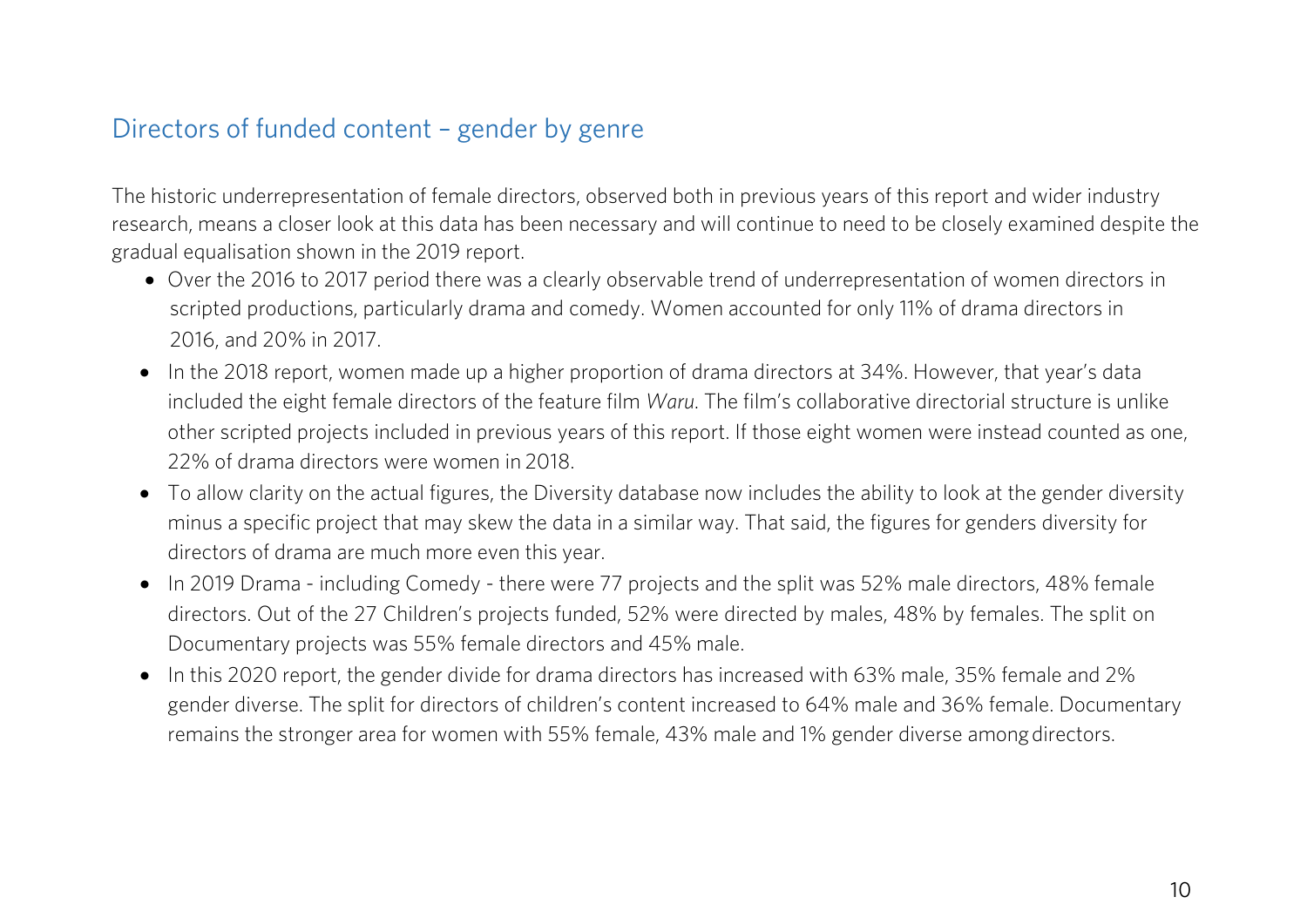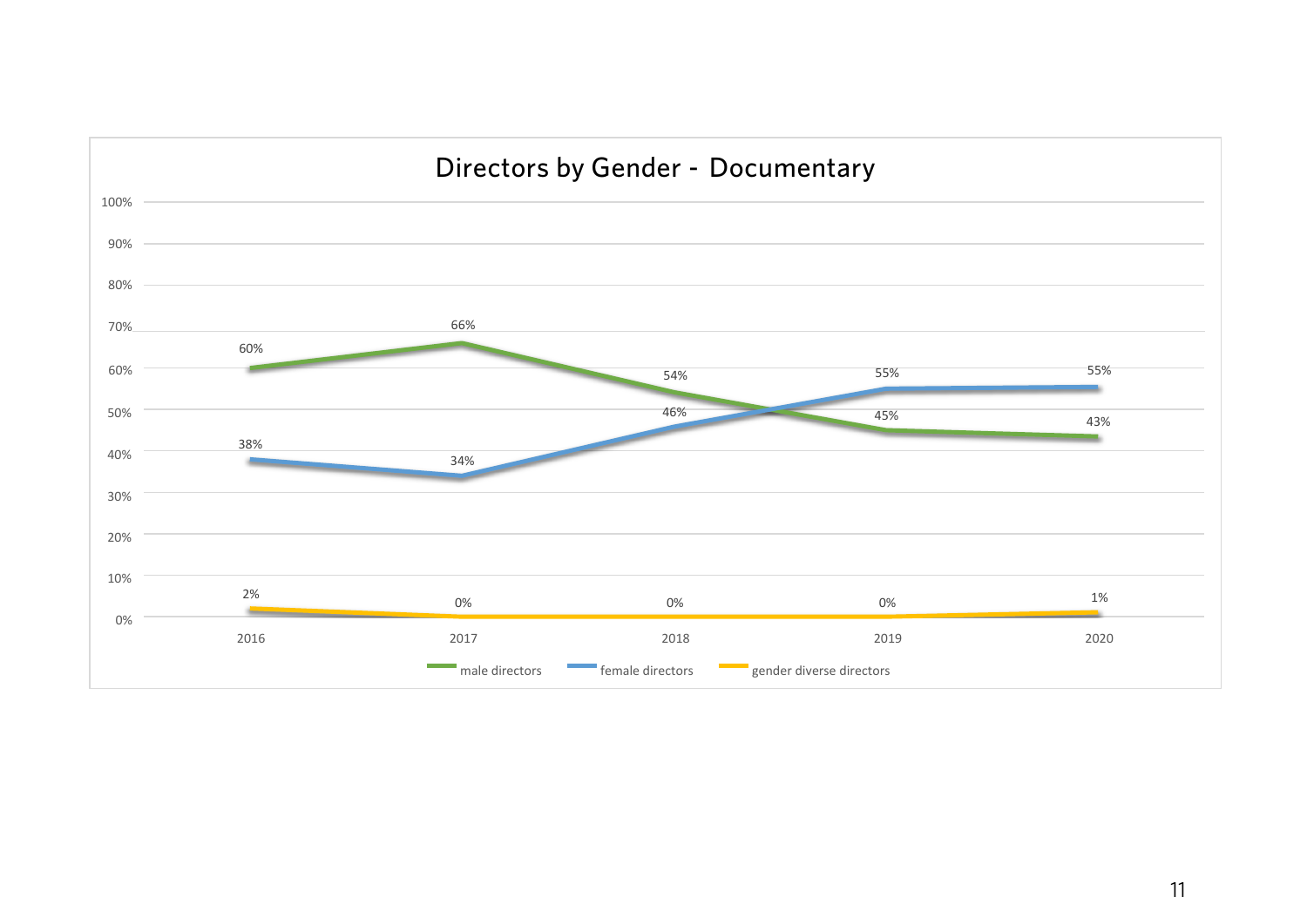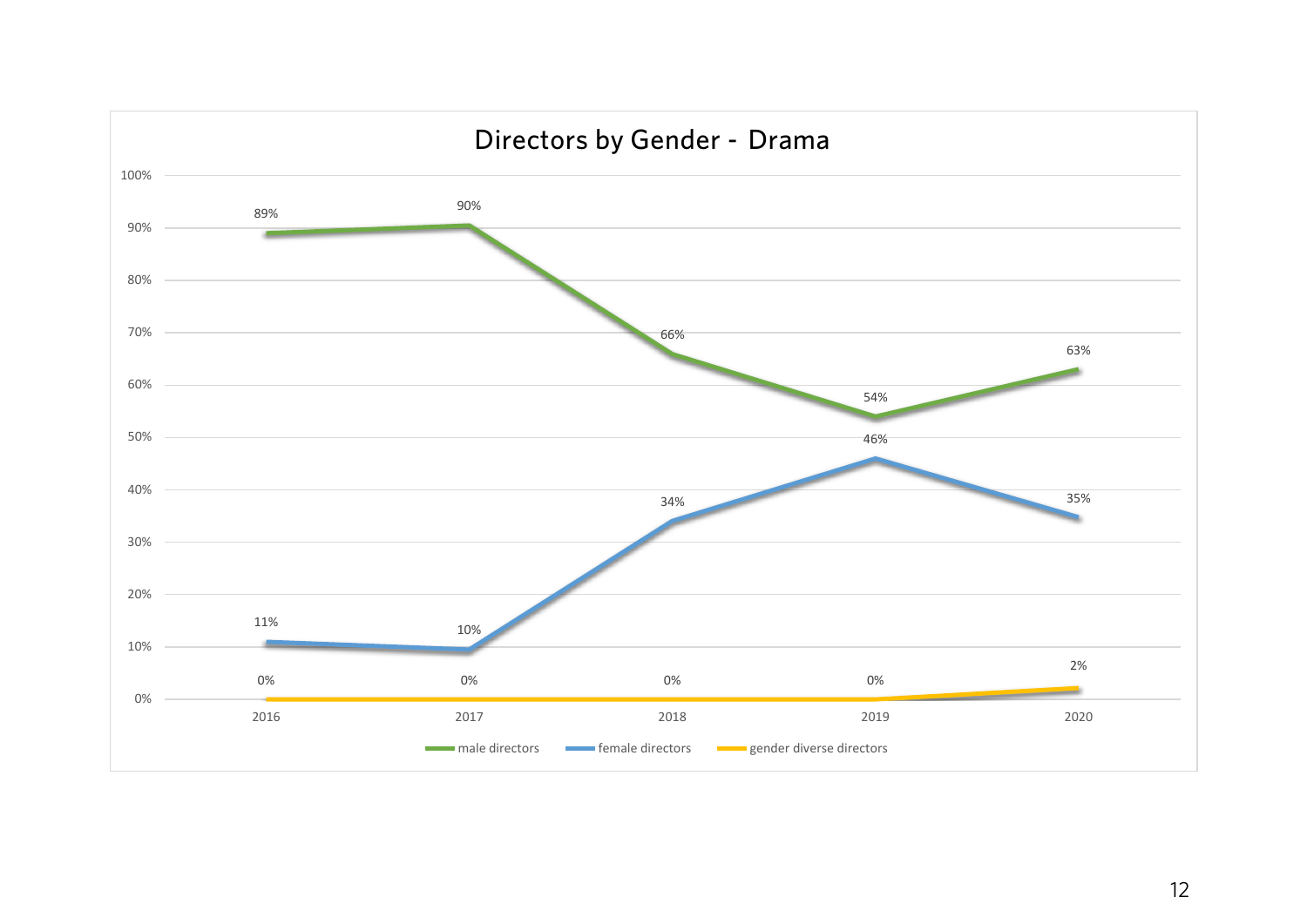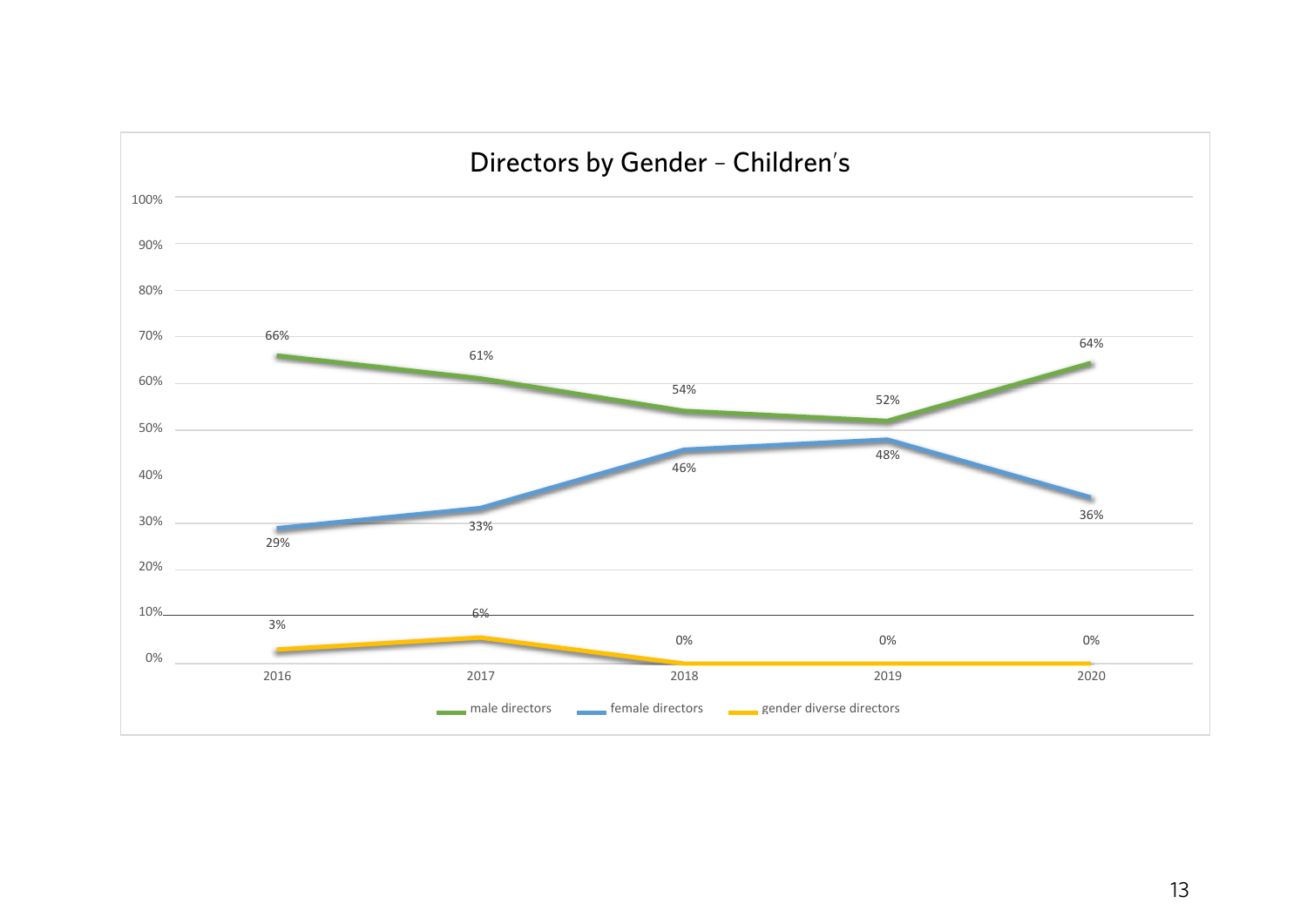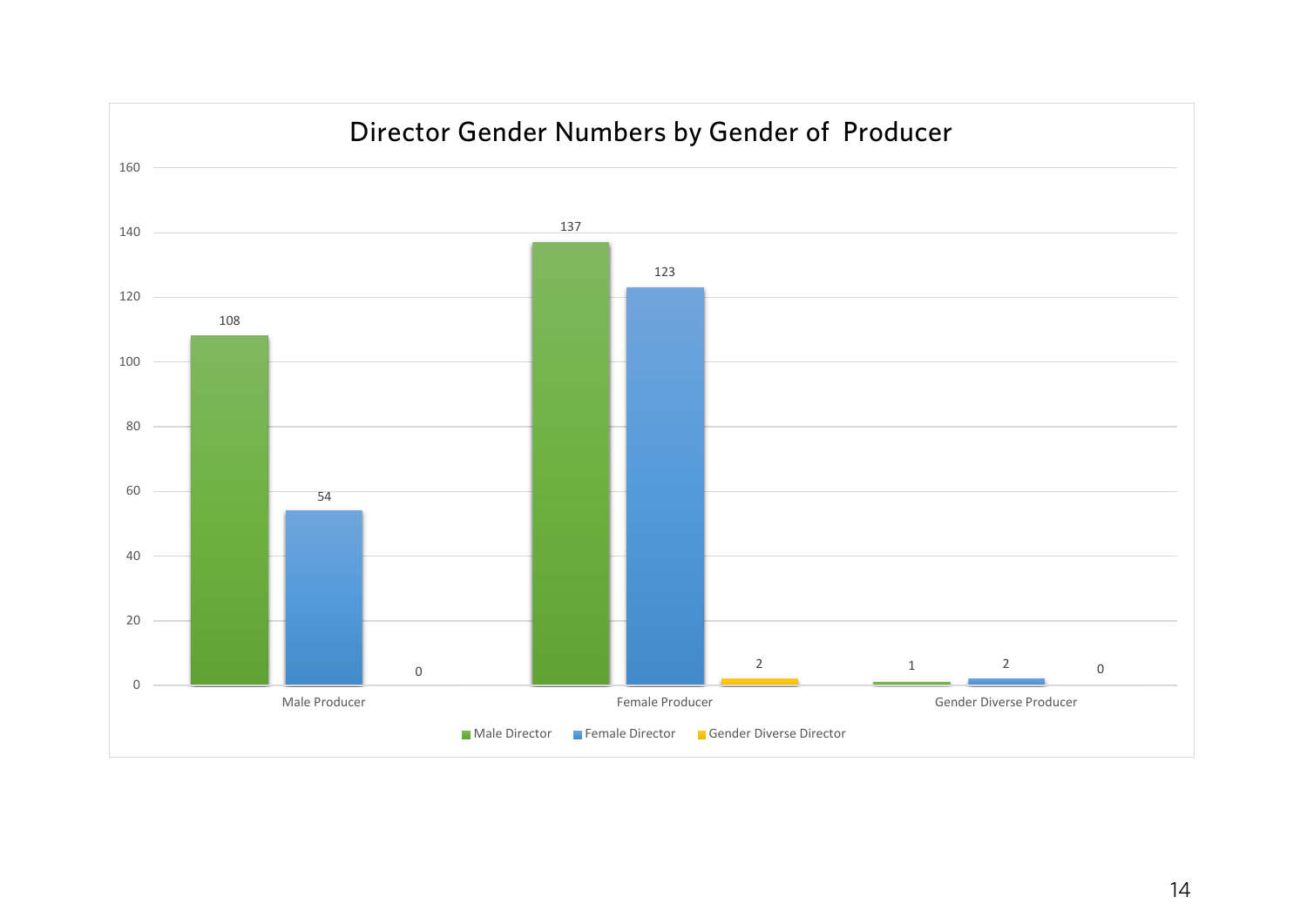#### <span id="page-14-0"></span>Writers of funded content – gender and ethnic diversity

The 164 projects included in this year's survey involved 192 unique writers performing 258 writing (or researching) roles

- 49.6% of the writing roles were filled by women, 49.2% by men and 0.4% of writers identified as gender diverse. This gender split between writers has been fairly stable over the past three years, trending away from the split in in 2016 of 62% Male vs. 37% Female.
- 62% of writers identified as Pākehā or another European ethnicity which is slightly lower when compared with the 70.2% of the population that identifies as such.
- 0.4% of writers in this year's report were Middle Eastern, Latin American or African (MELAA). According to the 2018 Census 1.5% of New Zealanders identify as MELAA.
- Asian writers increased from 4% in previous years to 7% in 2019 and to 9% of those writing NZ On Air-funded content in 2020. This still tracks below the 15.1% of the population who identify as Asian but does show a steady trend upwards possibly due to NZ On Air's funding diversity policies.
- The proportion of Māori writers has fluctuated over the first three years of this report. 20% of writers surveyed this year identified as Māori. 12% of writers were Pasifika, up from 8% in 2018.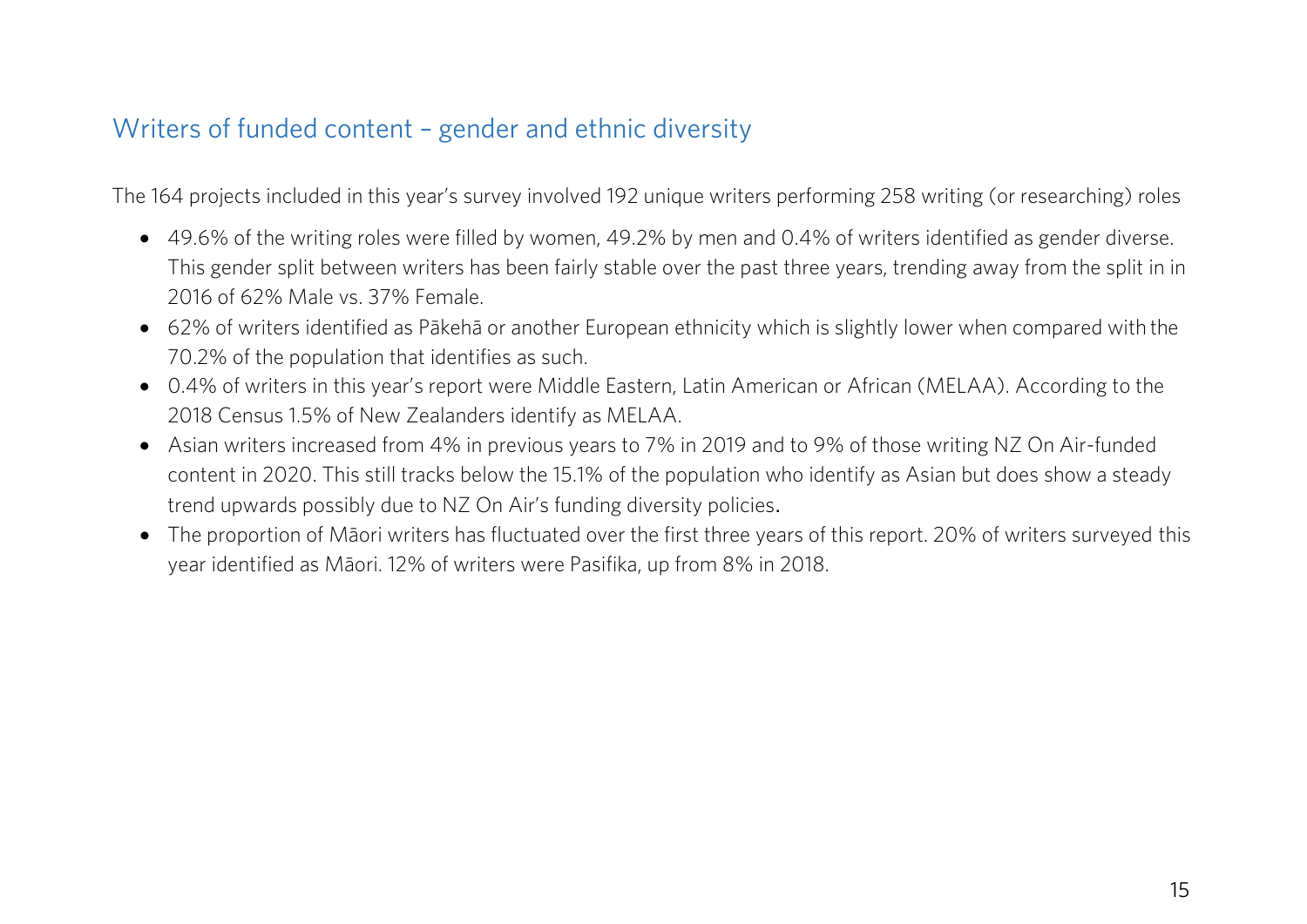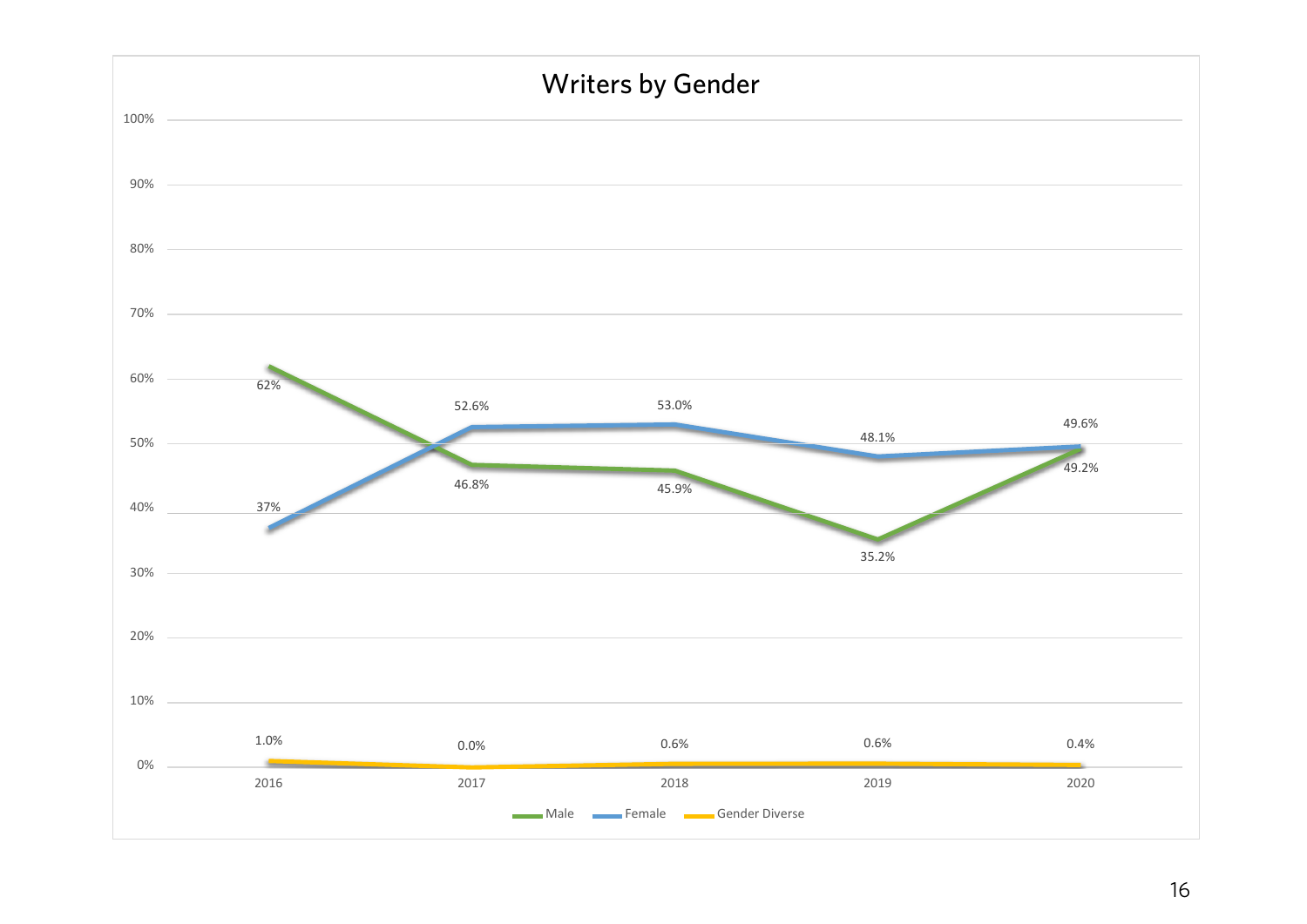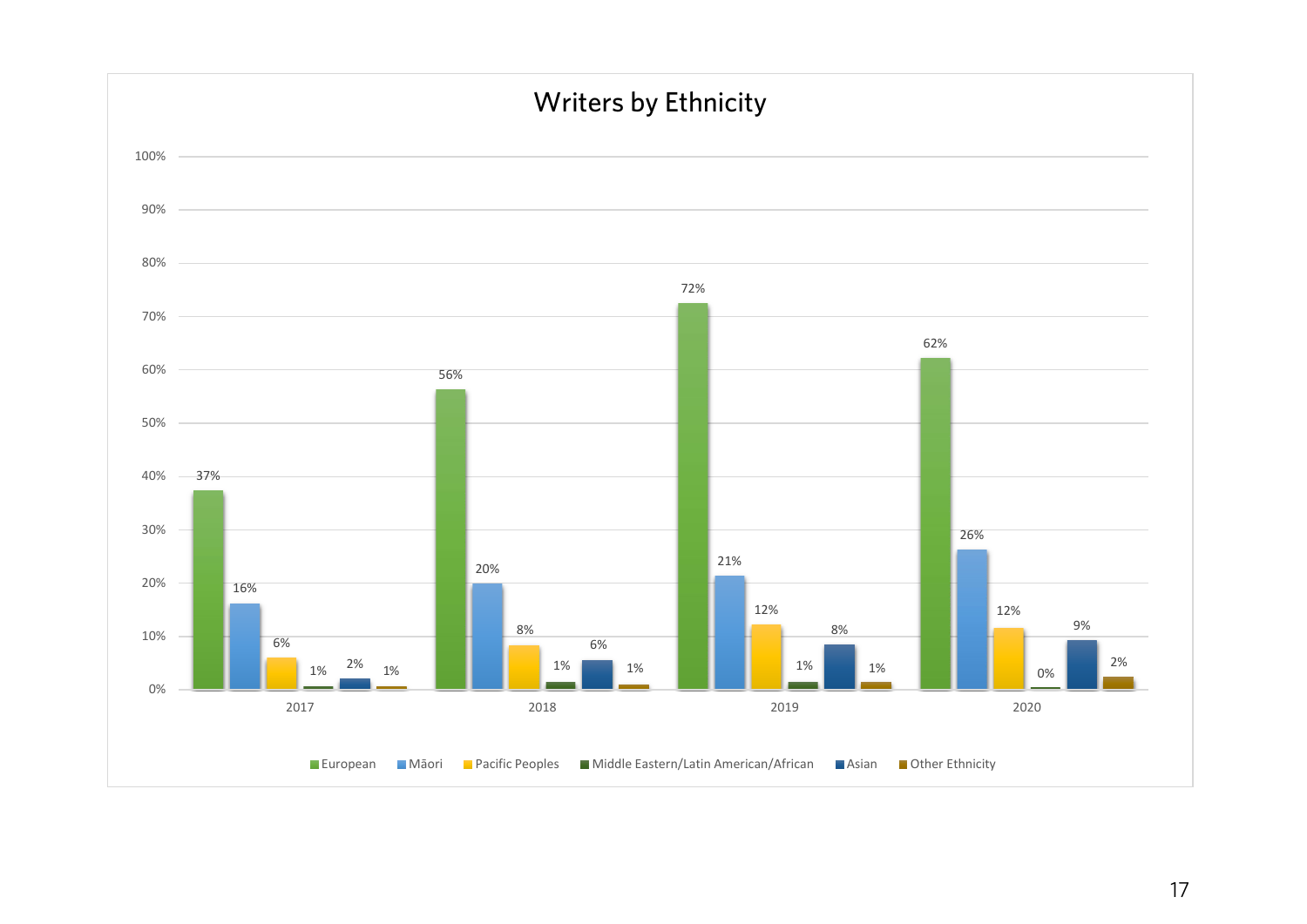#### <span id="page-17-0"></span>Genre

The split of the gender and ethnicity of writers, producers and directors across the genre of projects is as in the charts below.

- The production of scripted Drama is 66% European key creatives, with 29% Māori, 13% Pacific Peoples and 4% Asian.
- Current Affairs is more ethnically diverse with 48% European, 2% Māori, 34% Pacific Peoples, and 2% Asian.
- The biggest genre (in regard to the number of productions) is Documentary. Its breakdown is 69% European, 24% Māori, 11% Pacific, and only 1% Middle Eastern/Latin American/African and 3% Asian.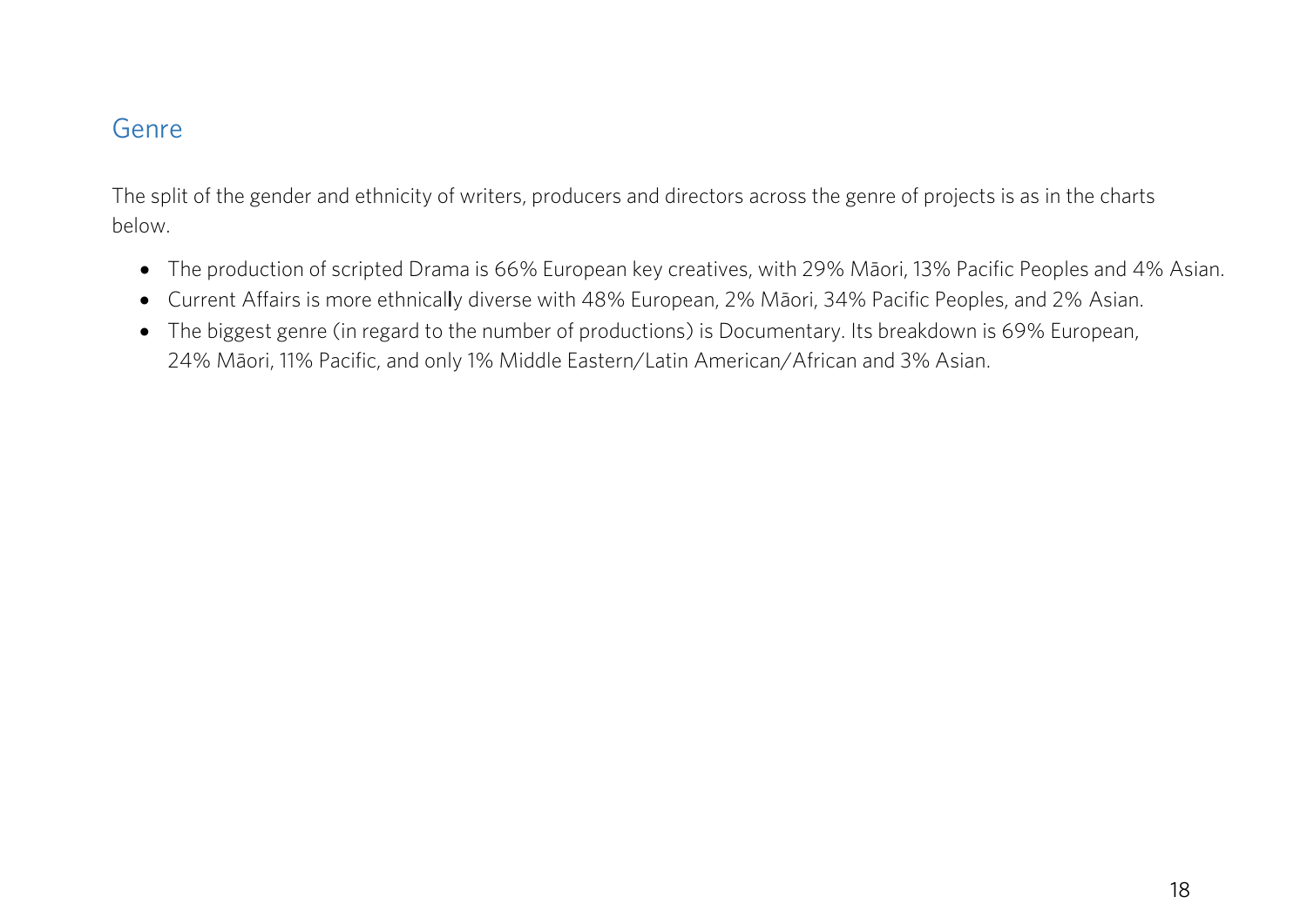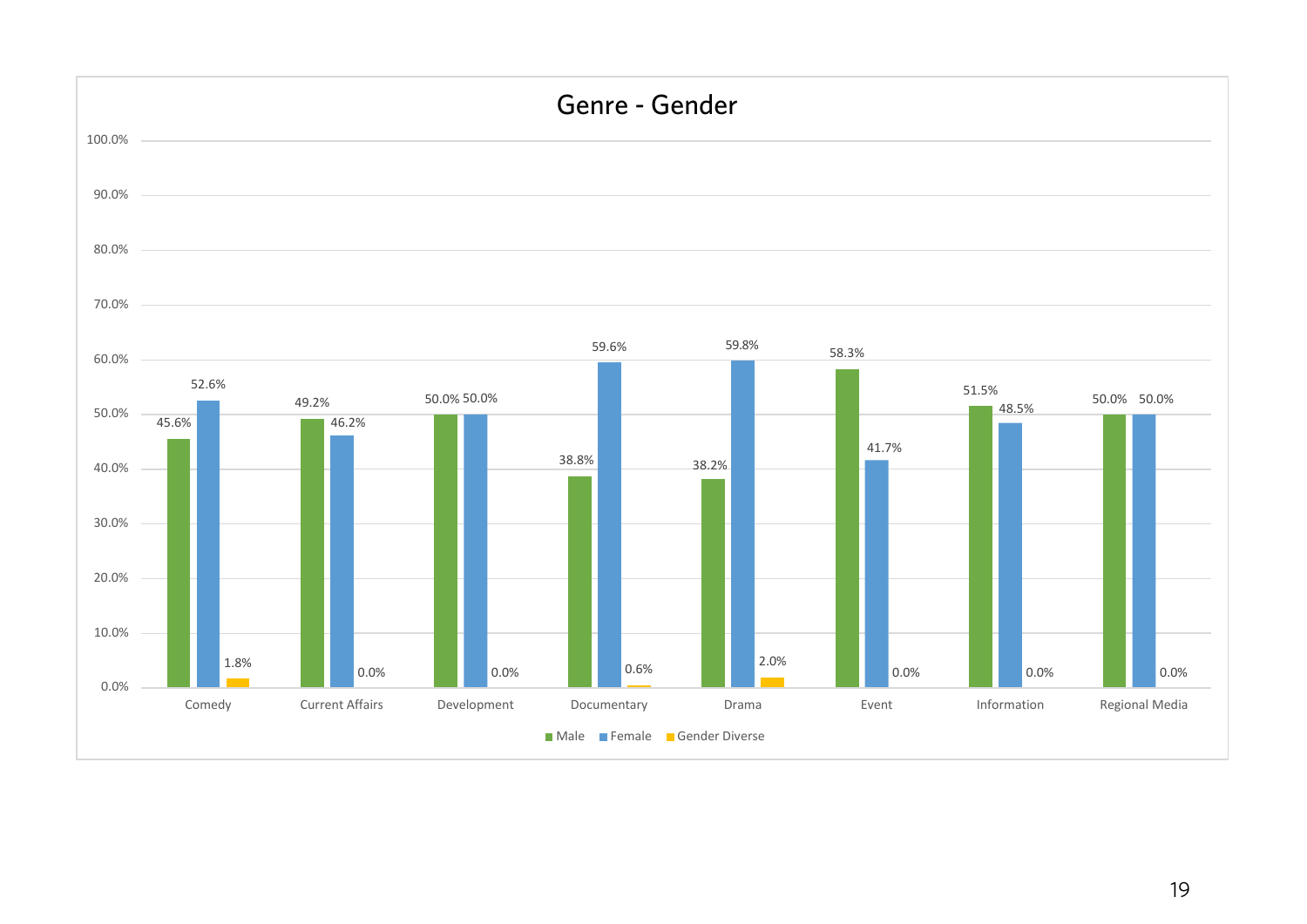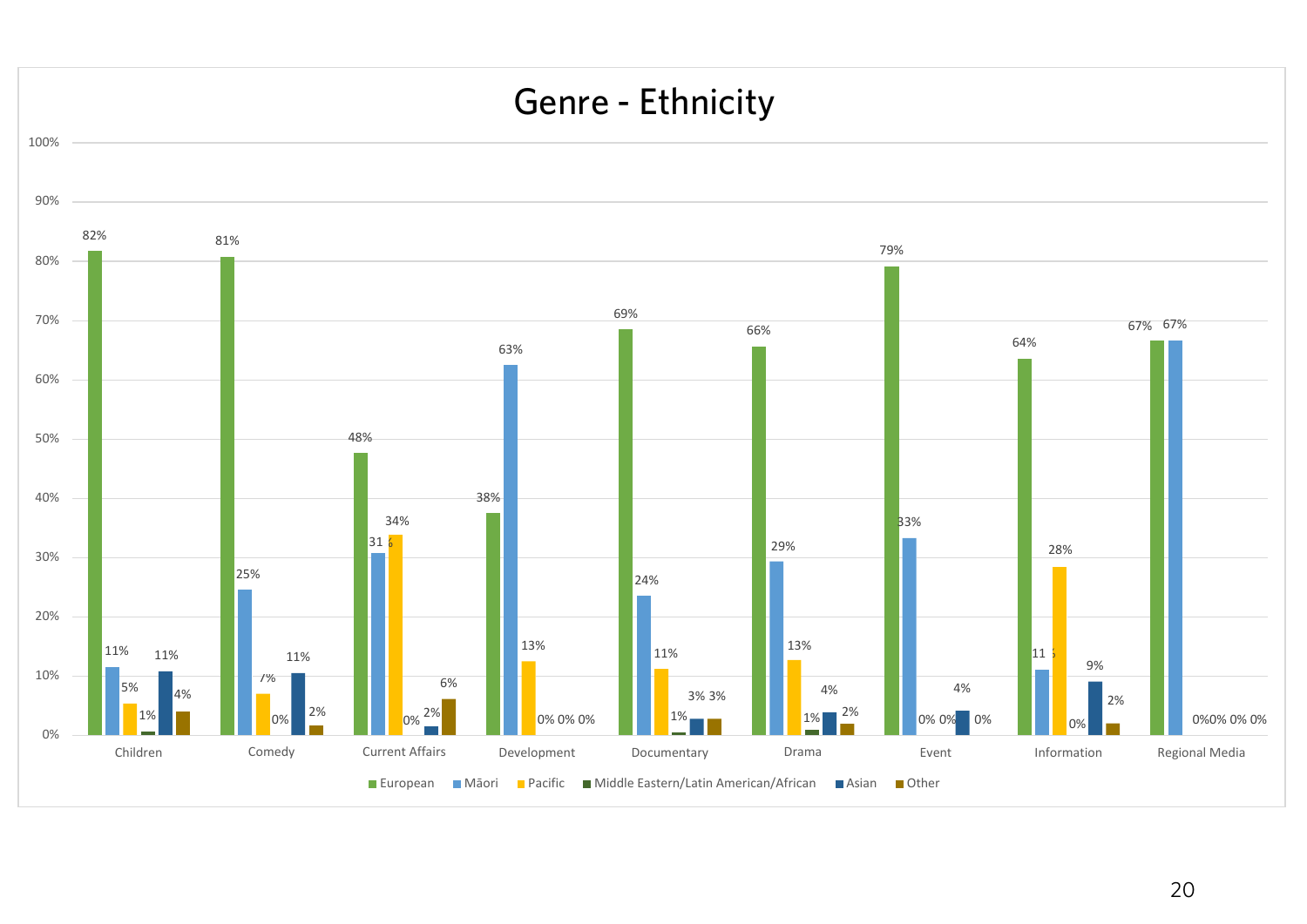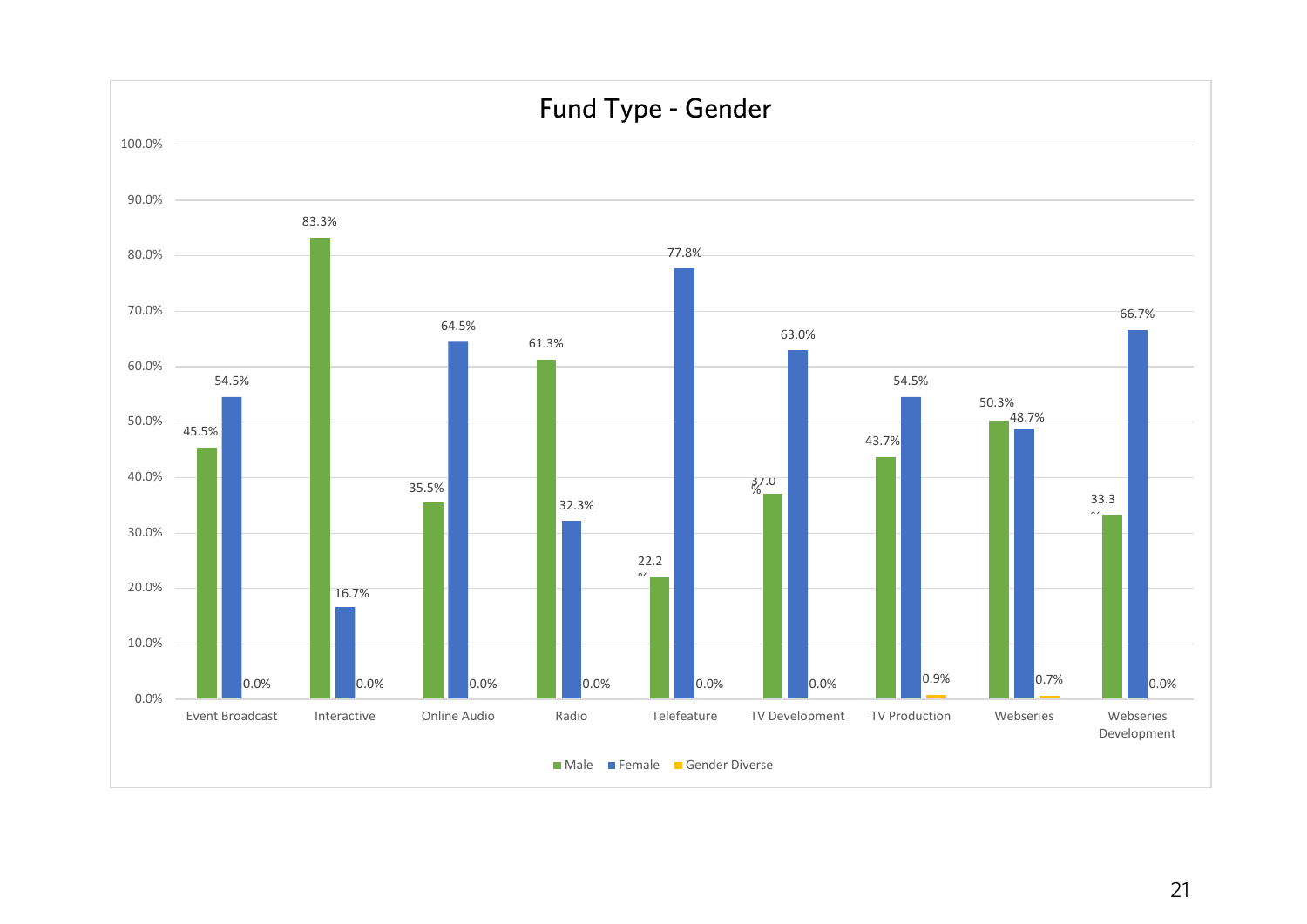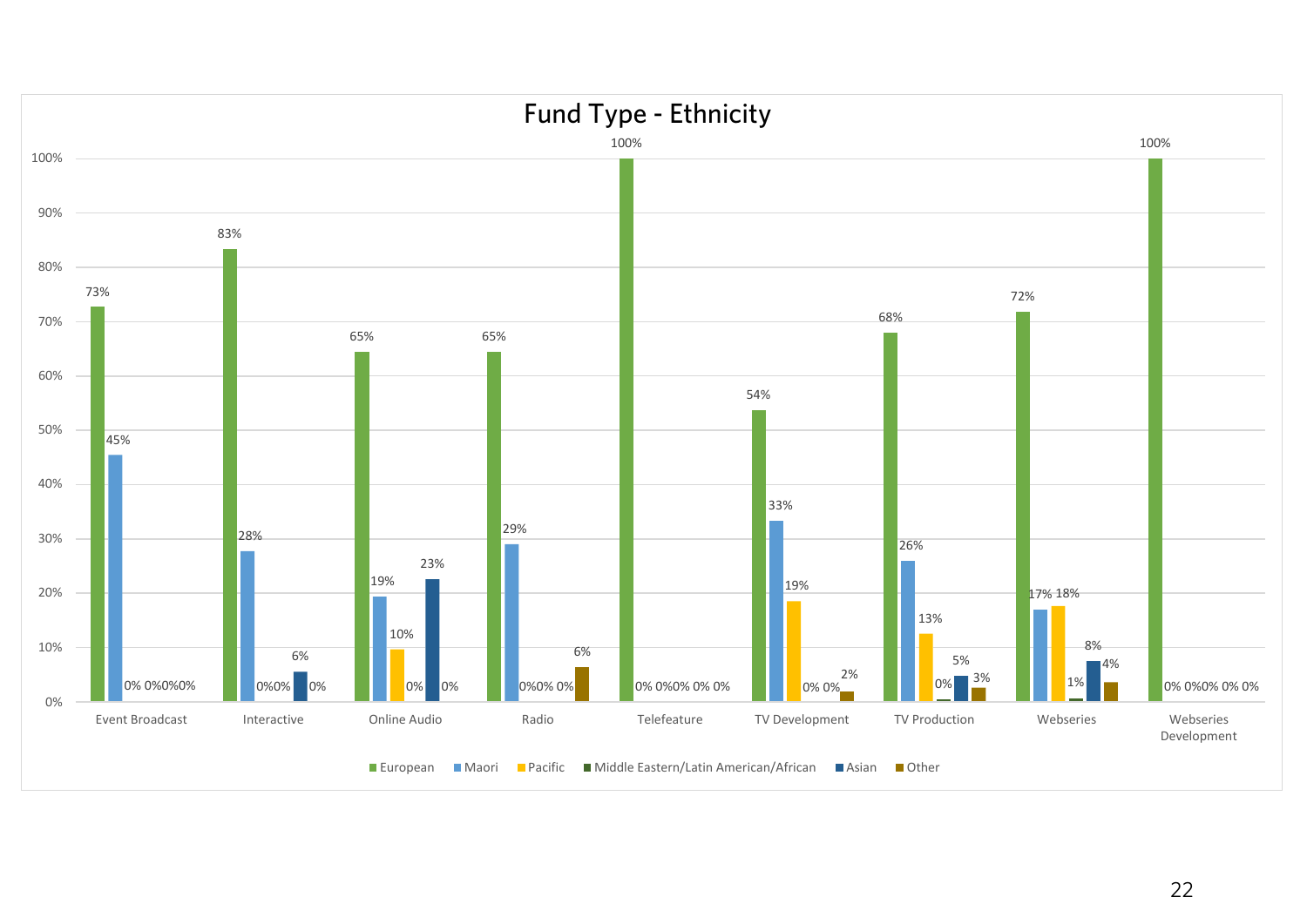#### <span id="page-22-0"></span>Regional spread of production companies

The proportion of production companies that completed NZ On Air funded projects and were based in Auckland briefly dipped over the three years preceding 2019, from 82% in 2016 to 69% in 2018 and back up to 83% in 2019 and 2020. The majority of productions remain centred in Auckland. Stats NZ has Auckland's population current estimate at 34.7% of New Zealand population and 37.9% of the GDP.

In addition to the Scripted and Factual projects that this report surveys, NZ On Air also supports 12 access radio stations through our Platform funding stream. This platform funding is not included in this report, but it does go some way to increase the regional spread of supported entities to non-urban areas of New Zealand.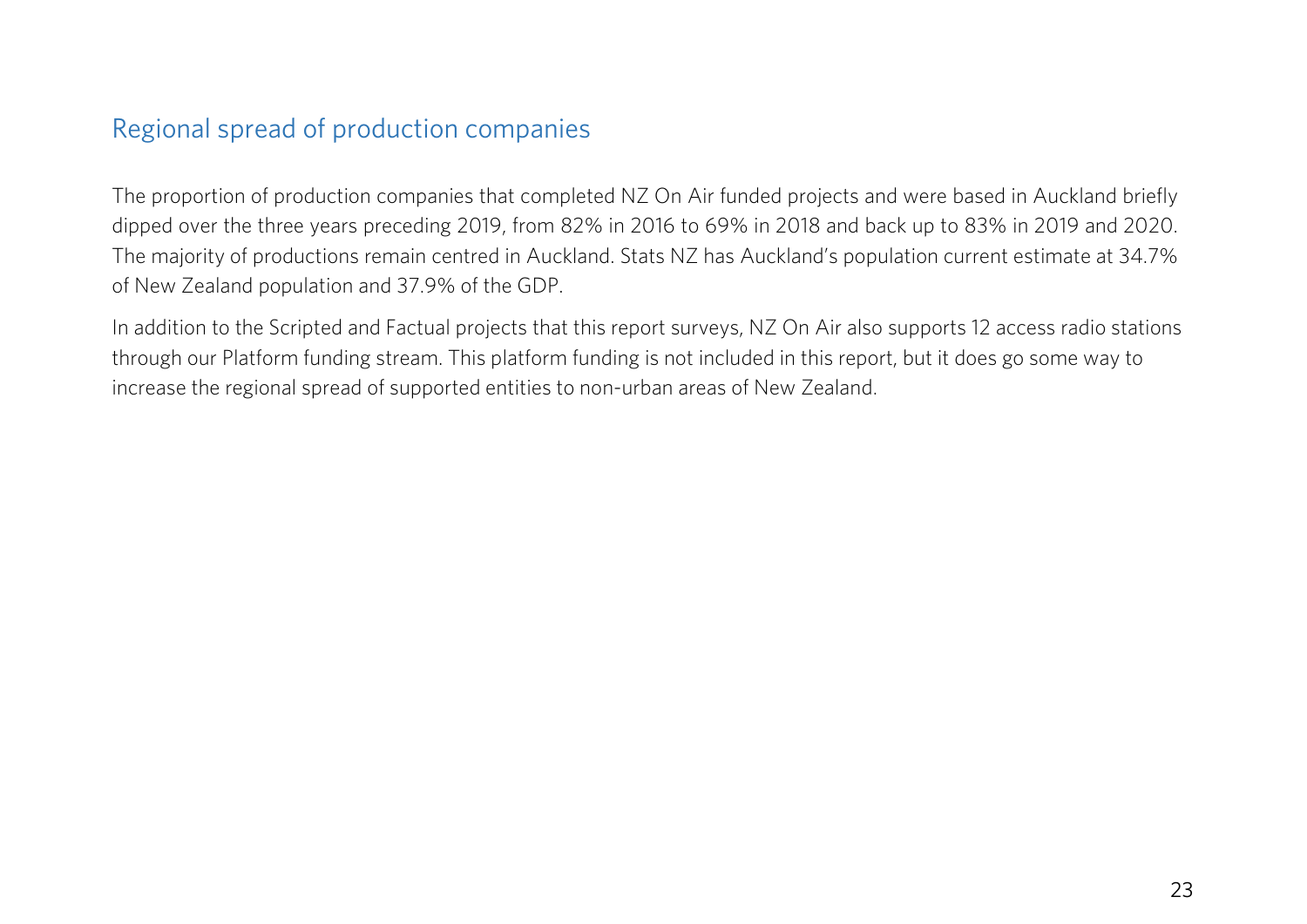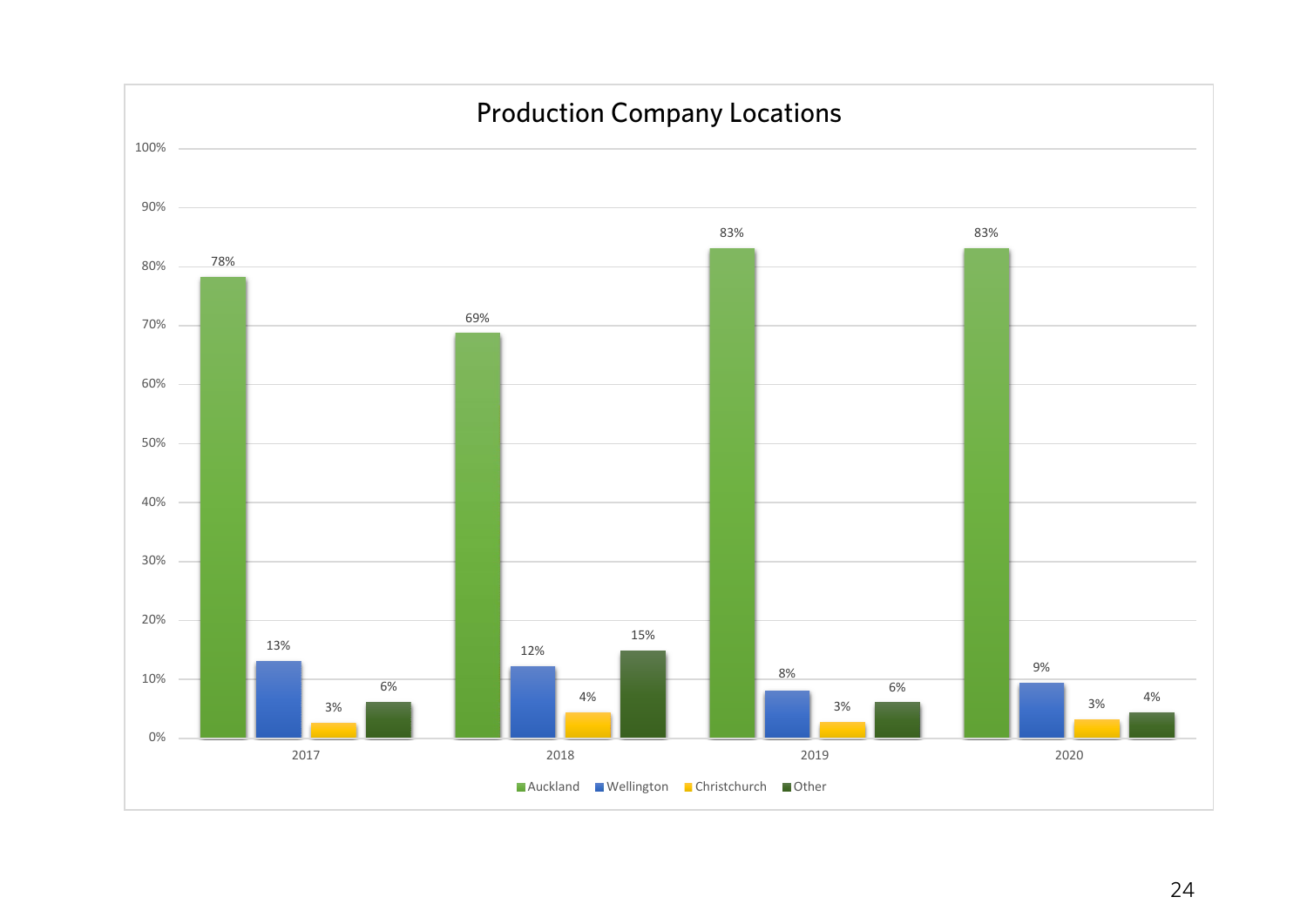



# 25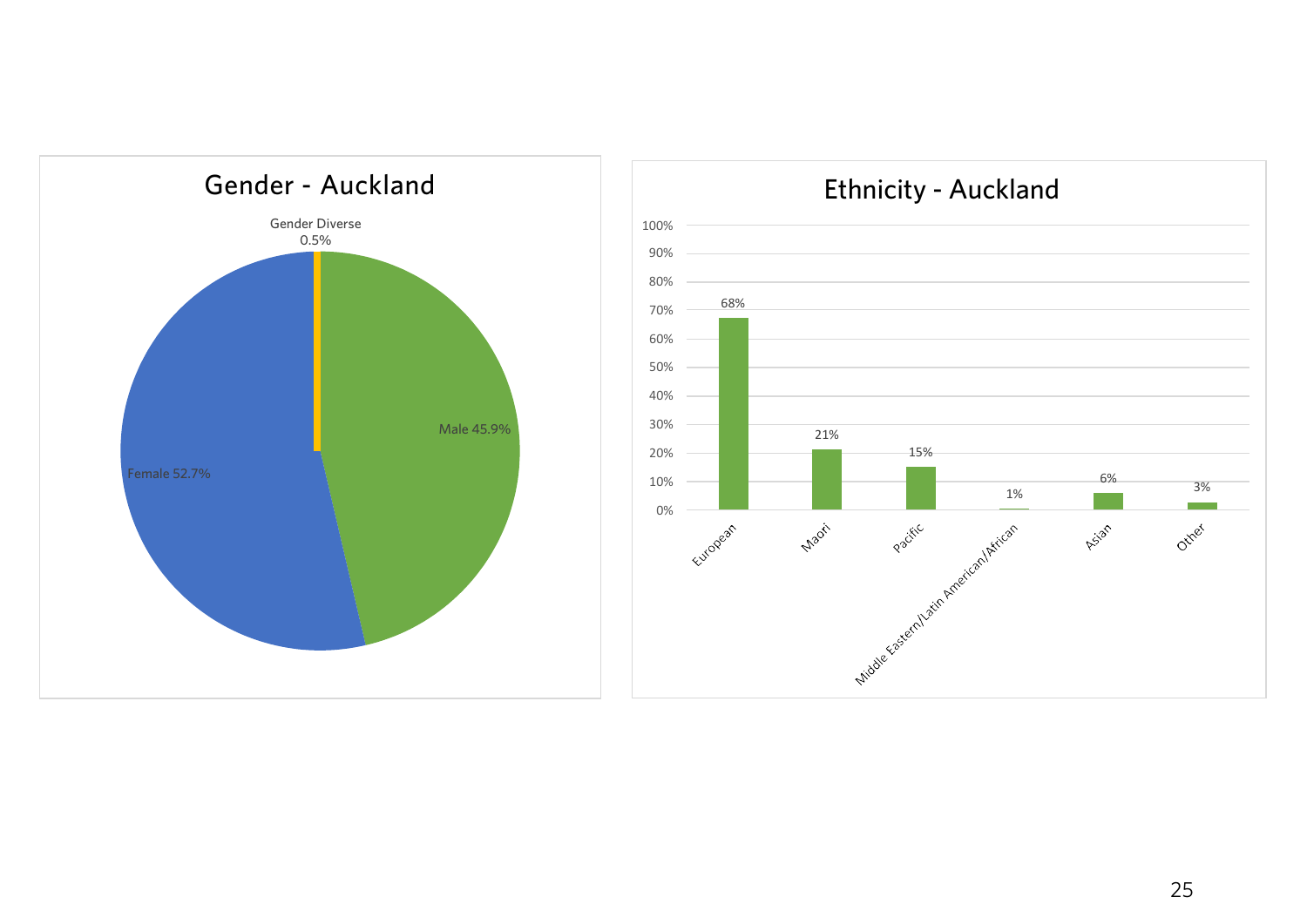### <span id="page-25-0"></span>Music Funding 2016 – 2020

This is the fifth year in which this report monitors the gender balance among applicants and recipients of NZ On Air music funding. The following pages show the gender split of those that applied for and received New Music Single and New Music Project funding over the last two years.

For the purpose of this report music funding applicants were split into three categories based on the gender of the main creative force (singer/writer) behind each work: female, male, or 'mixed', where both men and women shared key vocal and song writing roles.

As shown by the data that follows, 20-30% of music funding applicants are female artists, 60-70% are male artists, and 5-10% are mixed. These yearly trends were mirrored at the more micro level of individual funding rounds (four or five per year per funding scheme).

The number of applications from female artists is low when compared to the general population. However these numbers broadly reflect the current APRA AMCOS NZ membership: the organisation reports 23.8% of their members are female. APRA are actively working to increase this. The percentage of female artists funded has gradually increased over the surveyed years to 38%.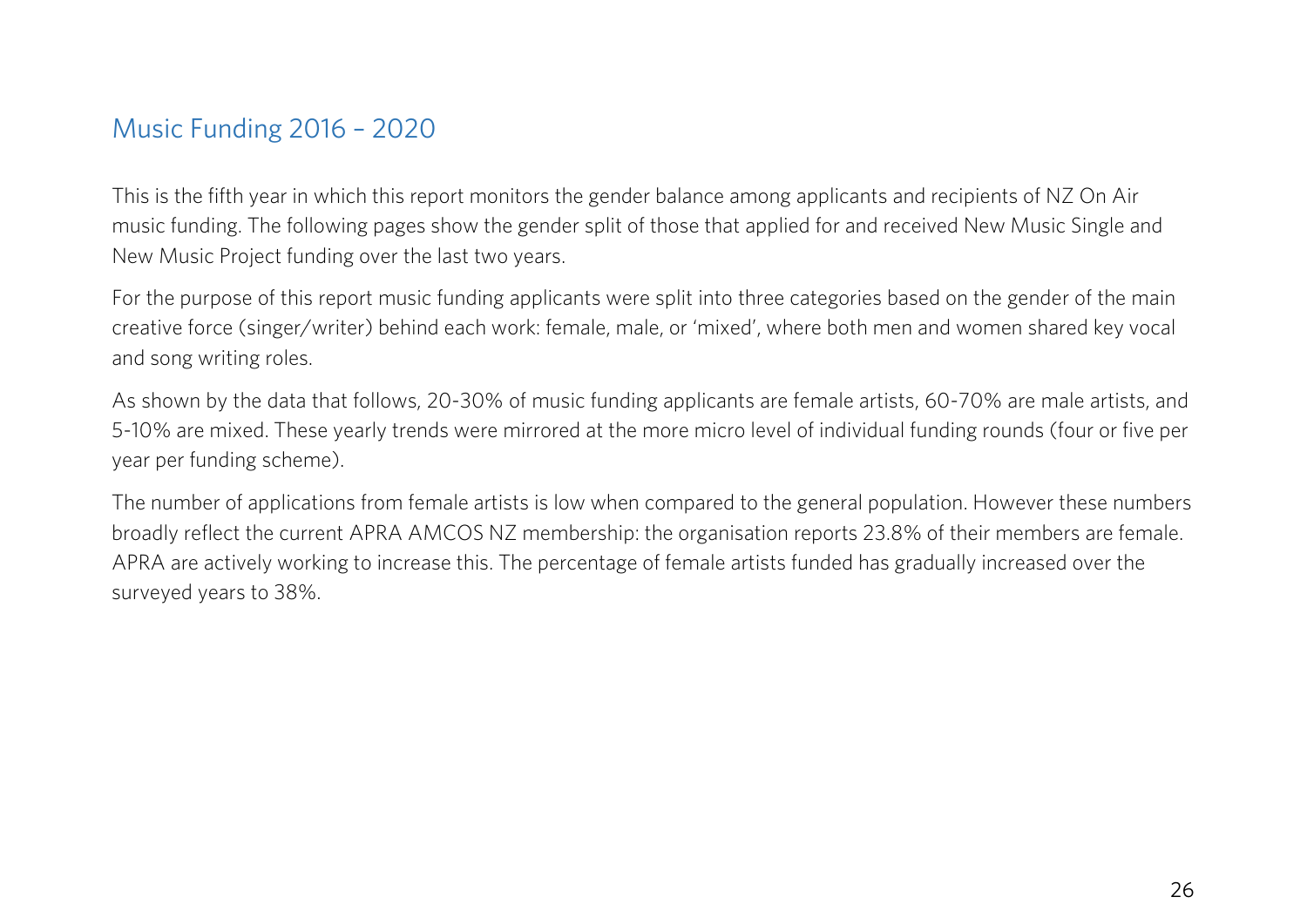<span id="page-26-0"></span>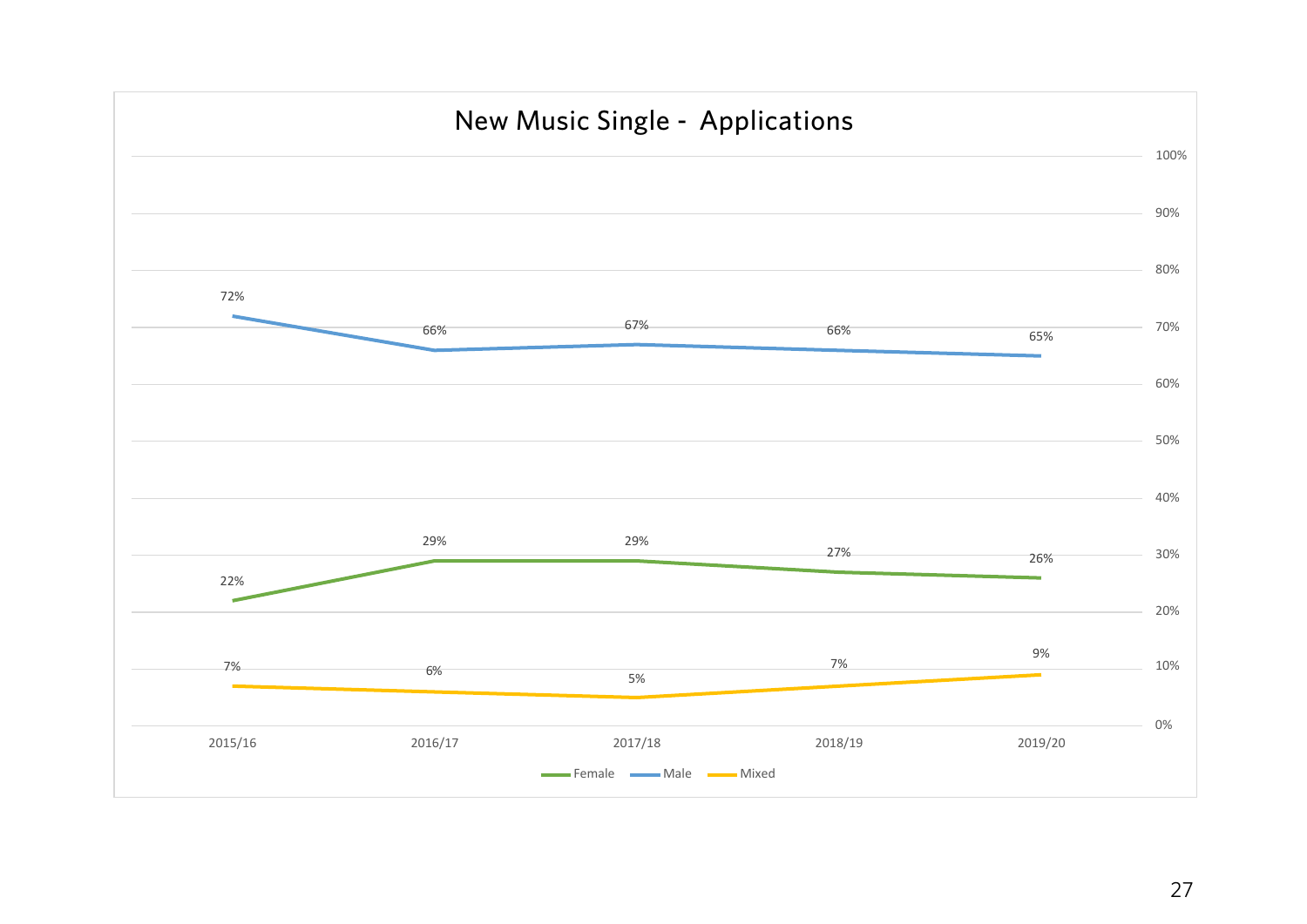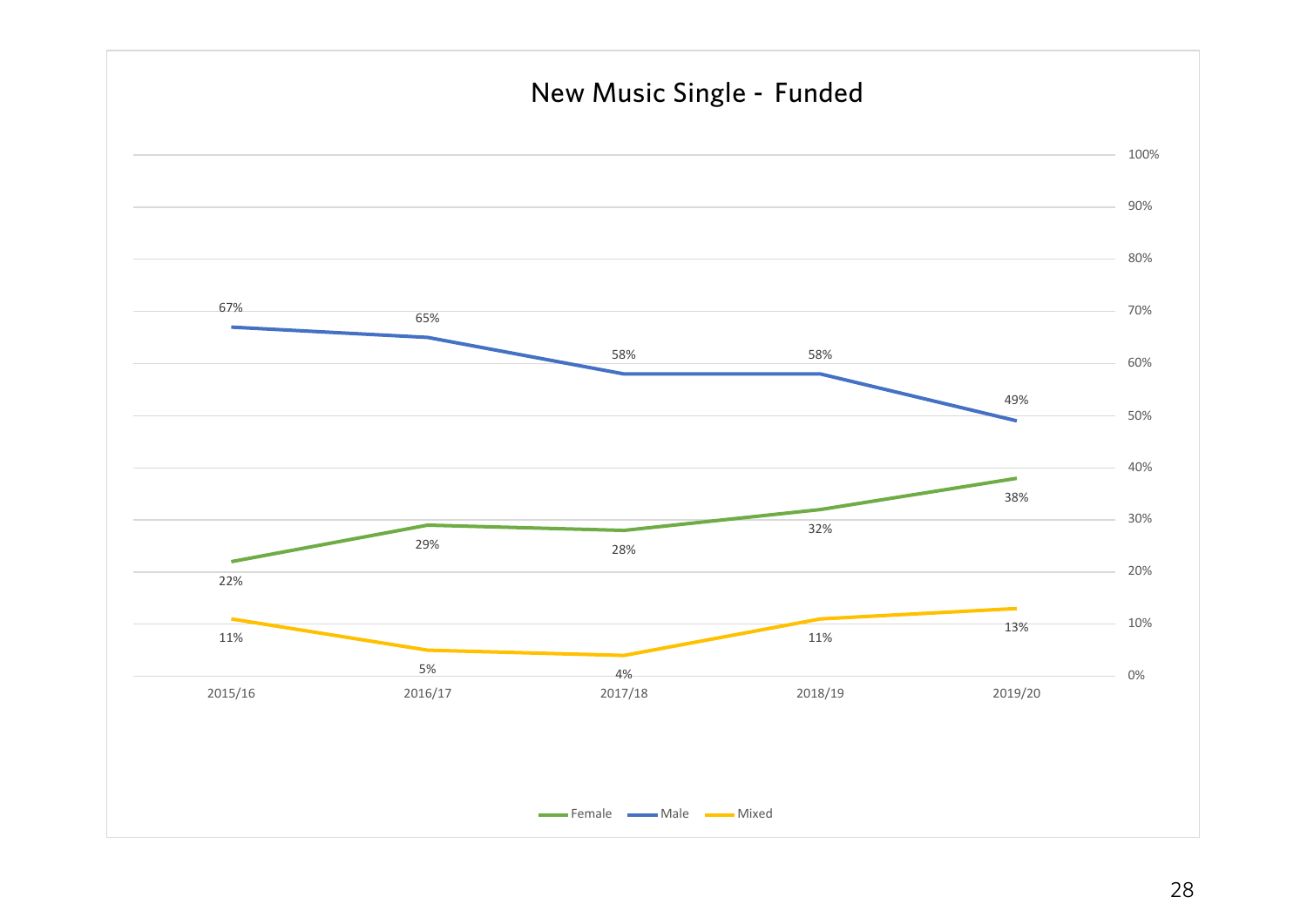

## New Music Project - Funded

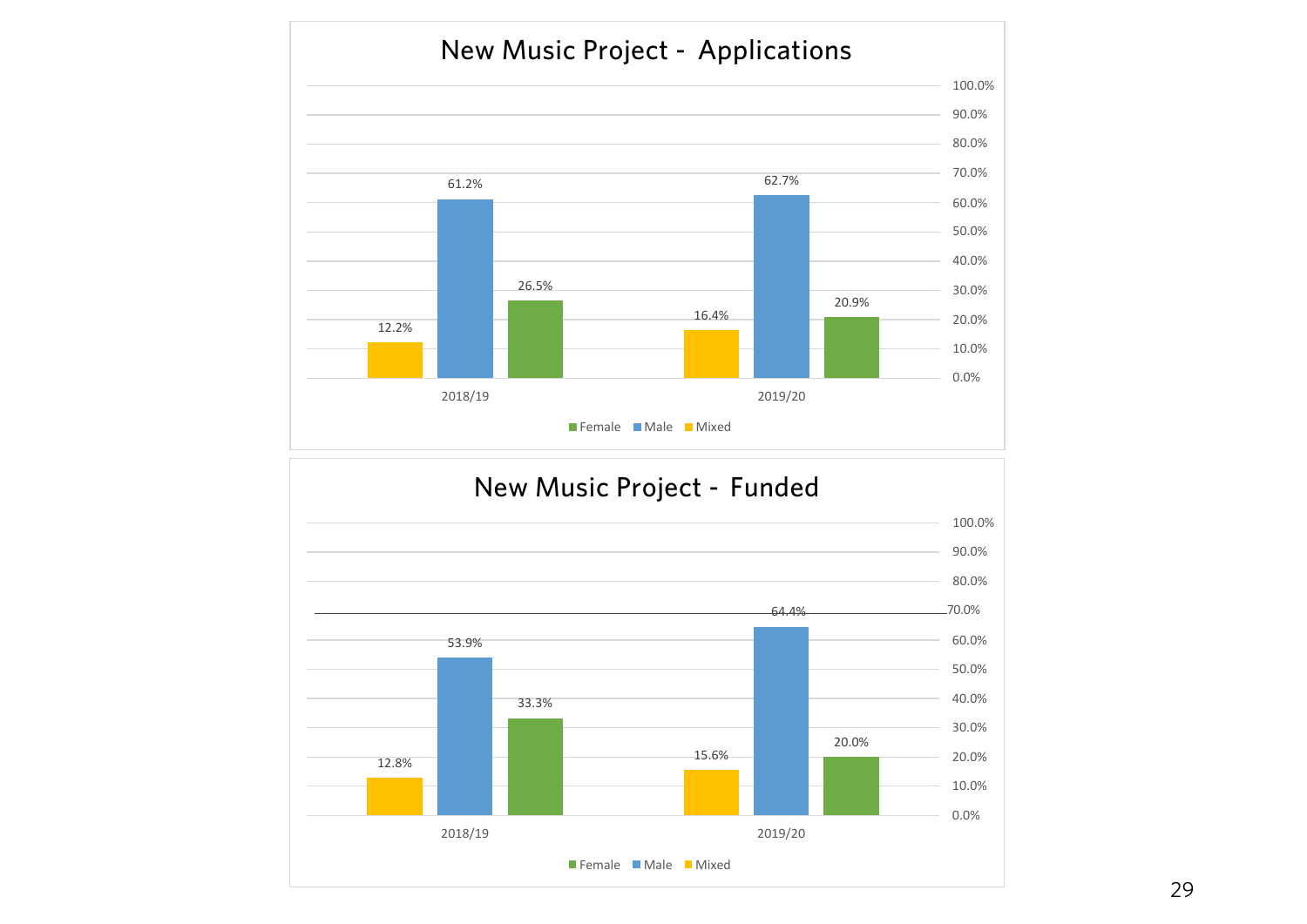## <span id="page-29-0"></span>NZ On Air's role: what we will do

#### Connecting and reflecting Aotearoa

NZ On Air invests in public media for many audiences. We find and support great audio/visual content that holds a mirror up to New Zealand and our people. Among other responsibilities set down in the Broadcasting Act, we are charged with supporting content of interest to women, minorities in the community including ethnic minorities, and promoting NZ music.

To be creatively and culturally authentic, funded content must have adequate numbers of people from diverse backgrounds in key creative roles. There are many views and ideas in the industry around how to improve production team and music diversity.

For our part, NZ On Air will -

- · Back and promote diversity in all that we do
- · Continue reporting this unique data to provide accurate information to underpin sector discussion
- · Encourage industry guilds to discuss these matters with their members and propose options for change
- · Continue prioritising content made by Māori production personnel whenever we can, following the principles of our Rautaki Māori, and report outcomes in our Annual Report.

Regarding gender diversity, we will -

· Add an assessment criterion for applications to our Scripted funding stream. We will ask if the project supports and reflects gender equality both on screen and within the production crew. See our Scripted roadmap.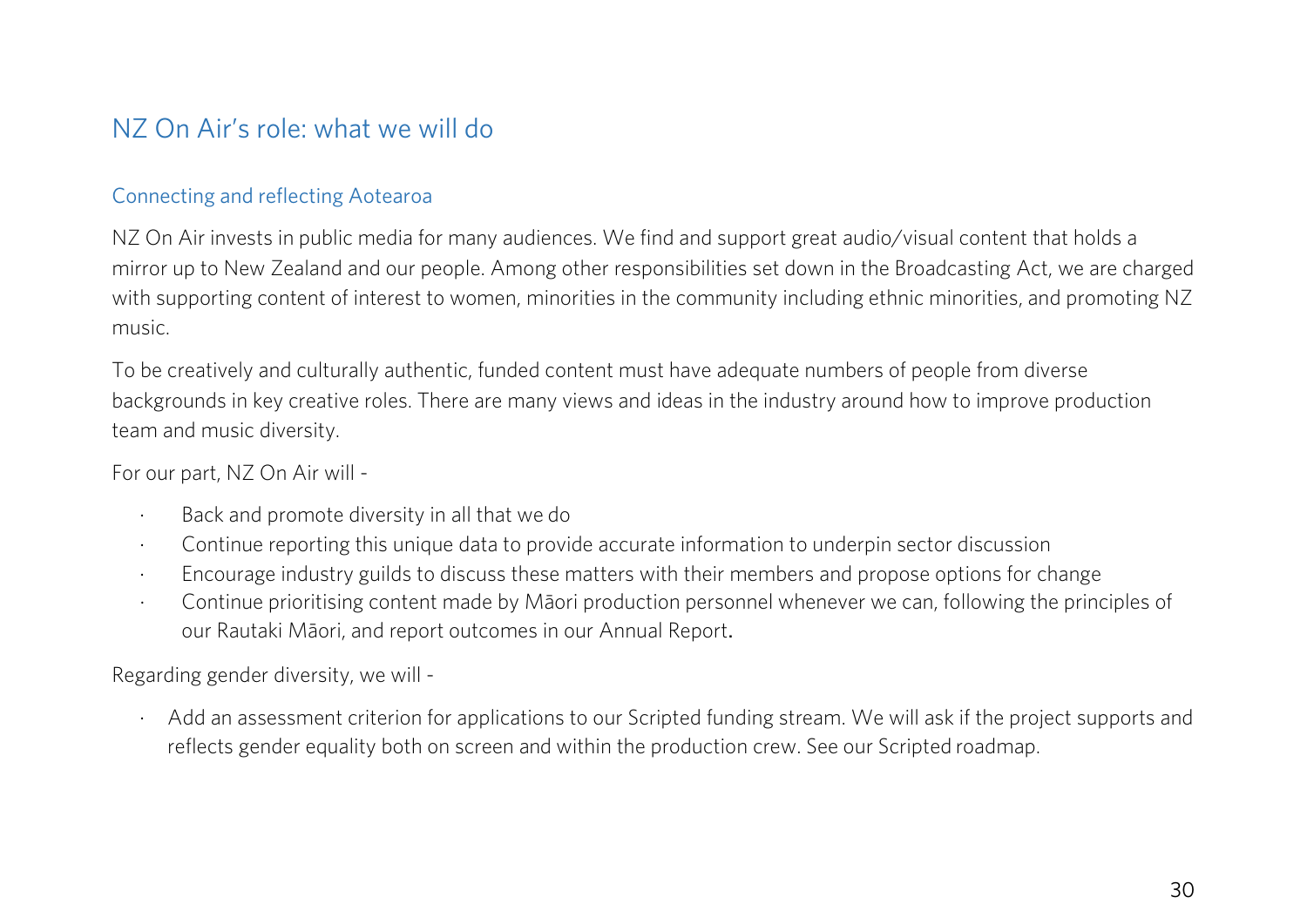Evaluate another year's data for New Music Funding grants to women artists, so we can clarify trend information, then consult on if and how we could work towards improvement.

Regarding ethnic diversity, we will -

- · Prioritise projects from teams that show a commitment to diversity, particularly for projects that are for targeted audiences. Our main areas of interest, based on population size, are Pasifika and Asian audiences.
- · Conduct audience research to clarify needs so we can plan to increase output for Pasifika and Asian New Zealanders.
- · Continue reporting on Pasifika outcomes in our Annual Report.
- · Continue to fund projects from an increasing range of productions companies across an evolving range of platforms.

Regarding regional diversity, we will focus our efforts on improving regional media output and audience engagement.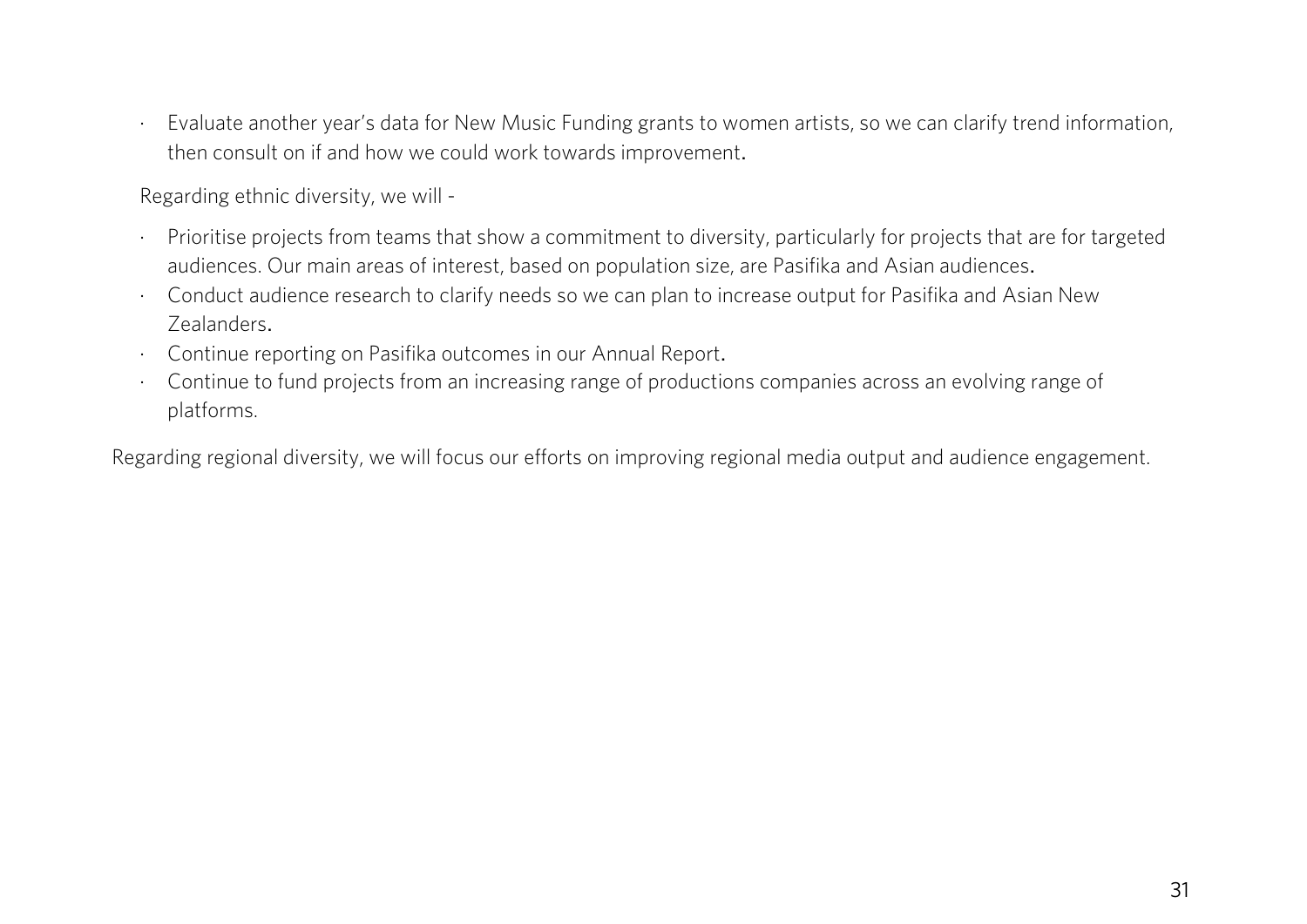We are including the below data in this report for the first time to show the wide distribution of funding for content, across platforms and production companies, which we feel does lead to greater diversity of content and content-makers.

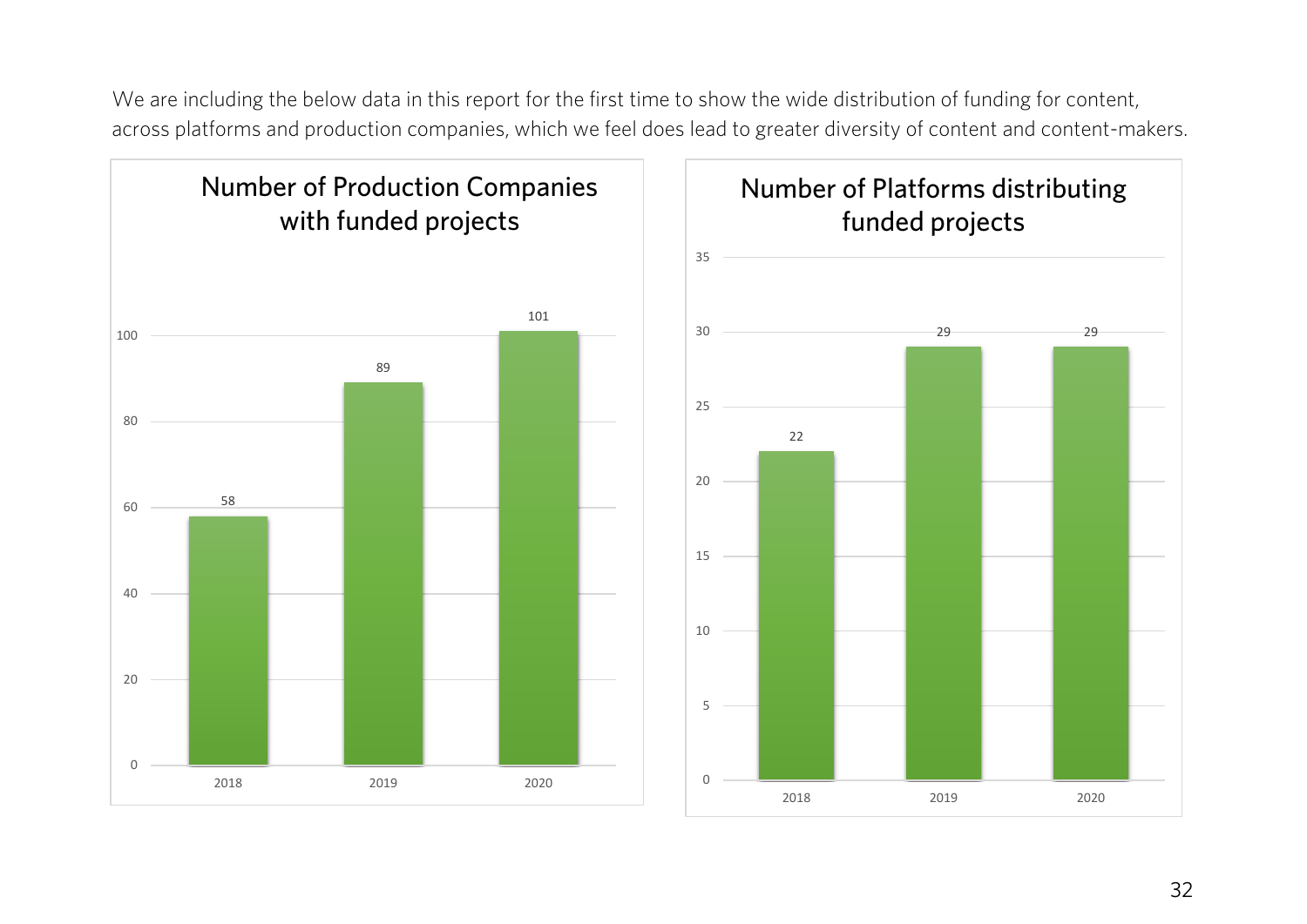# <span id="page-32-0"></span>Moving forward – Expanding the scope of this report

NZ On Air is committed to the monitoring and provision of quality diversity information and believe there are several areas that this report could expand to cover. This needs to be balanced against the time commitment from productions in the provision of the information. The survey questions for the projects delivering ahead of the 2021 Diversity Report now include age range, primary location of principle photography and disability.

Looking ahead there are a number of additional strands of information we would consider, these include:

- · Increasing the crew positions for which information is gathered. The information gathered could include heads of departments, lead presenters and actors. This would be time consuming and would need careful definitions of who counts as core crew, for example: lead actors vs extras and so on.
- · Financial information including the total production budget (allowing the reporting of financial investment by region, and the level of funding that goes towards ethnic groups) and amounts paid to individuals (allowing a calculation of gender pay gaps etc.) Maintaining privacy would be vital in doing so.
- Diversity of content. This would be more complicated to define but the correlation between the diversity of key personnel and the subject matter of productions could be informative.
- Applications vs. Funded. The report currently covers the diversity of application vs successful applications in Music funding but doesn't for Factual or Scripted.

Finding the right mix of valid and vital information whilst managing administrative burden for the sector will require consultation. NZ On Air will be considering these and potentially other additions and will seek feedback from the sector before implementation.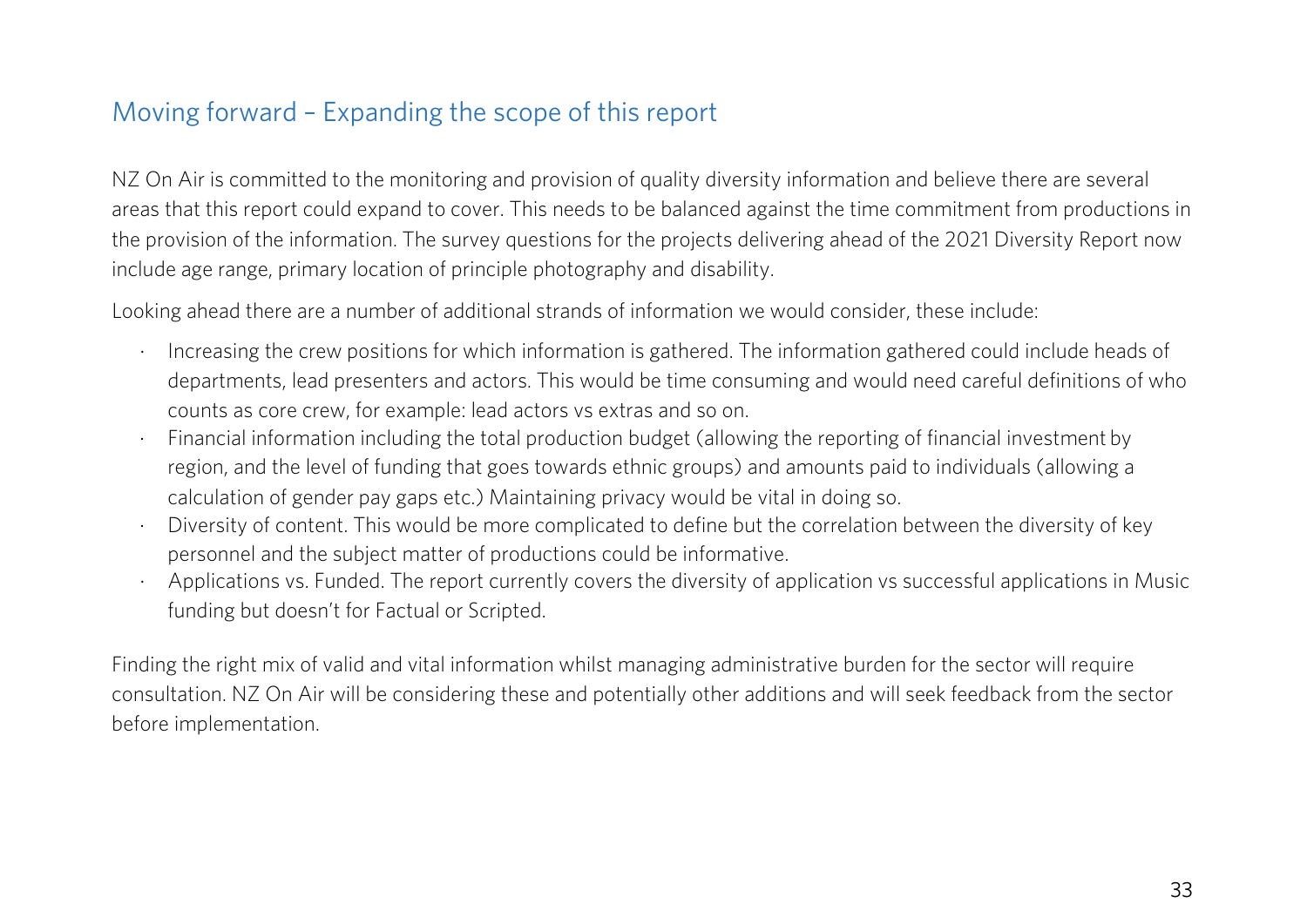### <span id="page-33-0"></span>Appendix 1 - Methodology

For this report we have surveyed Scripted and Factual production and development projects funded between 2014 and 2020 that were fully delivered by March 2020.

Diversity Reports 2016 and 2017 presented separate survey results for Television and Digital projects, in line with our old funding strategy. In keeping with our new platform neutral NZ Media Fund this year's report combines all Television and Digital survey results. In this Diversity Report 2020, to ensure this data is comparable, we have retrospectively merged the Television and Digital data from the previous two years presented here.

We asked respondents to provide gender and ethnicity information about the producers, directors and writers involved in the funded project. Researchers could be included as writers if they performed a significant writing role. Respondents also provided information on where the production company was based.

This report includes data from 164 projects (both Development and Production).

As this report focuses on the volume of funded projects, an individual's gender and ethnic identity is counted towards each project they worked on. That means one person's data may be included multiple times in this data set.

If a person indicated that they were both, for example, a producer and a director of a funded project they were counted once in each category.

For the ethnicity section respondents were asked to identify the top line ethnic groups each key personnel identified with: European, Māori, Pacific Peoples, Asian, Middle Eastern, Latin American or African (MELAA), or Other. They were then asked to specify the applicable ethnicities within these groups. For example, the European ethnic group includes NZ